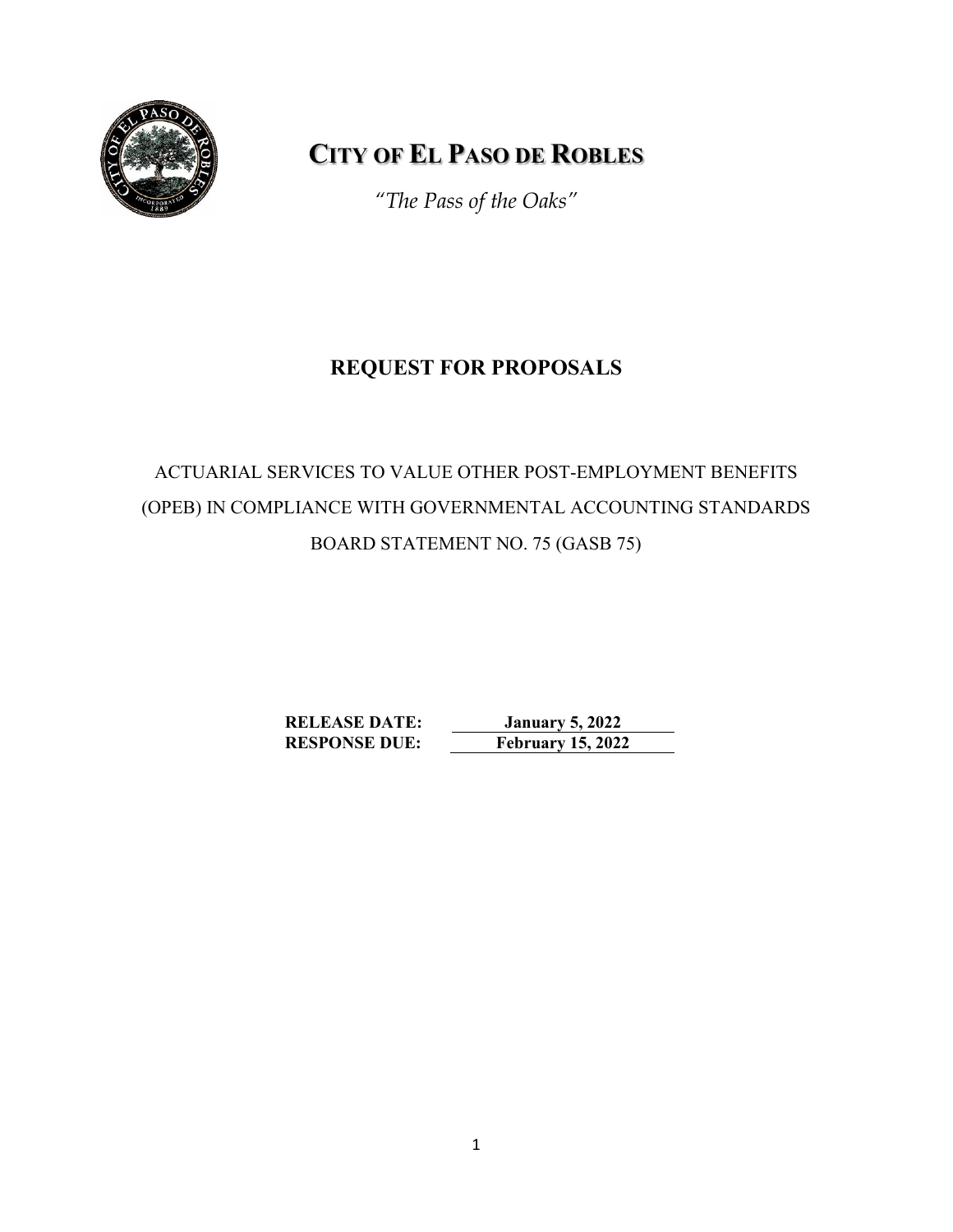## **I. INTRODUCTION**

The City of Paso Robles is seeking proposals from qualified professional actuary firms to provide services to value Other Post-Employment Benefits (OPEB) in compliance with Governmental Accounting Standards Board Statement No. 75 (GASB 75) for inclusion in the City's CAFR as of June 30, 2022, June 30, 2023 and June 30, 2024.

Valuations must be performed in accordance with generally accepted actuarial standards of practice promulgated by the Actuarial Standards Board and based on the actuarial assumptions and methods prescribed by the California Public Employees' Retirement System (CalPERS) Board. The required services and performance conditions are described in the Scope of Work.

There is no expressed or implied obligation of the City of Paso Robles to reimburse responding firms for any expense incurred in preparing proposals in response to this request.

During the evaluation process, the City of Paso Robles reserves the right, where it may serve the City of Paso Robles' best interest, to request additional information or clarifications from proposers, or to allow corrections of errors or omissions.

The City of Paso Robles reserves the right to retain all proposals submitted and to use any ideas in a proposal regardless of whether that proposal is selected. Submission of a proposal indicates acceptance by the firm of the conditions contained in this request for proposal, unless clearly and specifically noted in the proposal submitted and confirmed in the contract between the City of Paso Robles and the firm selected.

To be considered, a proposal must be received by 5:00 PM, February 15, 2022. Please see the Instructions to Submitting Firms in this document for further information.

#### **A. General Information**

The City of Paso Robles was incorporated in 1889 as a general law city that operates under the council-manager form of government. The City is located approximately midway between Los Angeles and San Francisco and services a population of approximately 31,073. The City provides a full range of municipal services including police and emergency services, engineering and planning, street maintenance, parks and recreation services, water and wastewater utilities, general administrative activities as well as a municipal airport. The city employs approximately 205 full time employees. The City's Adopted General Fund Budget for fiscal year 2021-22 totals approximately \$46.2 million.

#### **II. PLAN DESCRIPTION**

The City provides other post-employment benefits, in accordance with State statutes, to all employees retiring from the City and enrolled in a CalPERS health insurance plan under the California Public Employees' Medical and Hospital Care Act (PEMHCA).

The City is required to contribute the PEMHCA minimum to CalPERS on behalf of annuitants eligible for, and participating in, CalPERS health insurance. The City joined the CalPERS health program in 2015, contracting for the "Unequal" minimum contribution amount to annuitants. The Unequal minimum contribution increases annually by the number of years an agency contracts multiplied by 5% of the current monthly contribution for active employees, for 20 years, at which point it becomes 100% and Equal. The City's contribution for annuitants was \$19.95 per month in 2018, \$27.20 per month in 2019, \$34.75 per month in 2020 and \$42.90 per month in 2021.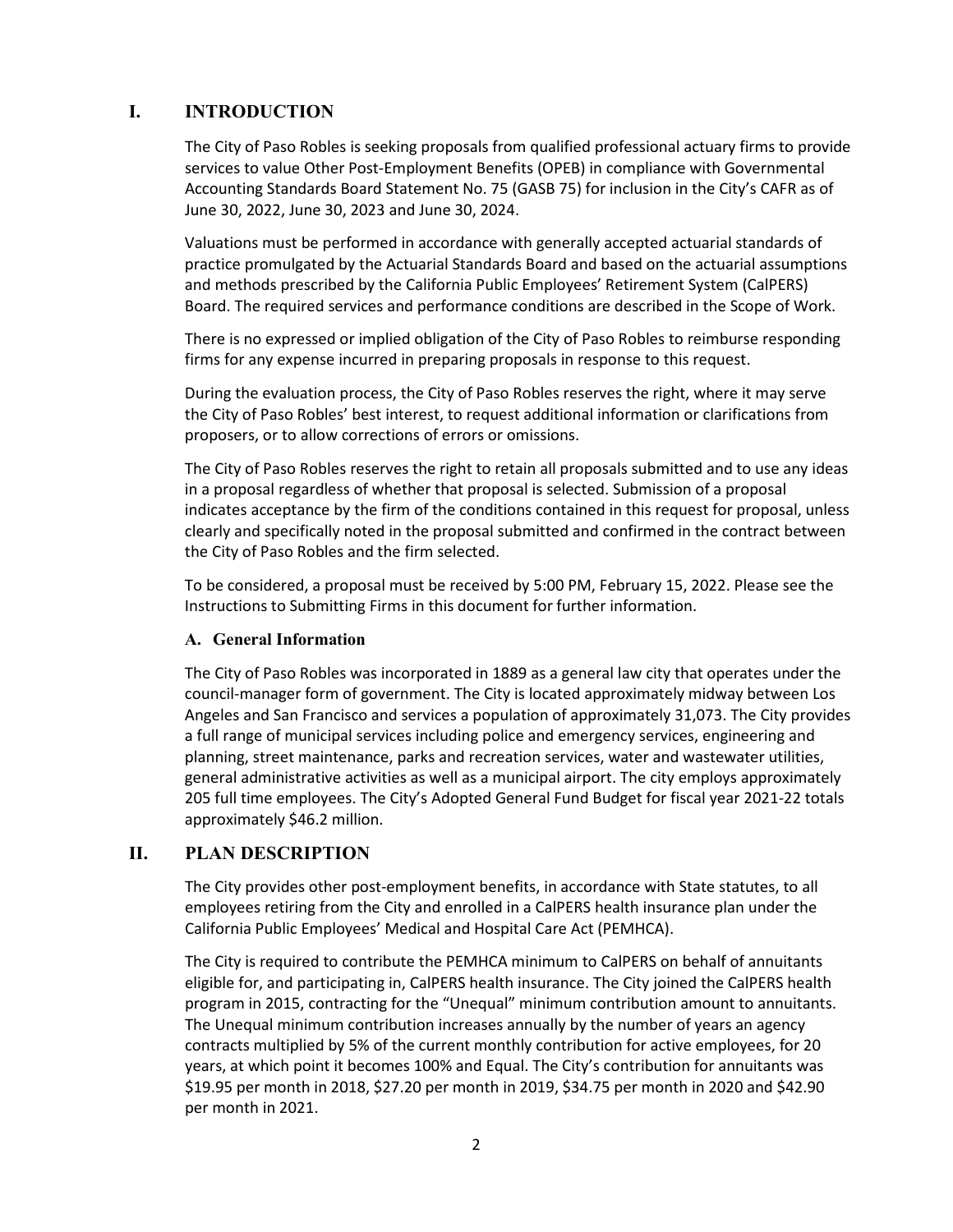In addition, the City has agreed to provide the following retiree insurance reimbursement:

- Retirees in the Management, Police, Fire and SEIU labor groups that were hired before January 1, 2012, and who have a minimum of ten (10) years of City service, are eligible for insurance premium reimbursement up to \$500 per month (less the PEMHCA minimum) with no age limitation.
- Retirees in the Management, Police, Fire and SEIU labor groups that were hired on or after January 1, 2012, and who have a minimum of twenty (20) years of City service, are eligible for insurance reimbursement up to \$500 per month (less the PEMHCA minimum) until Medicare eligible (age 65).

As of June 30, 2021, the City had a net OPEB liability of \$8.7 million, representing a 53.1% funded status.

# **III. NATURE OF SERVICES REQUIRED**

#### **A. Scope of the Work**

The City of Paso Robles is seeking proposals from qualified firms interested in providing actuarial services to the City for valuation of OPEB offered by the City. The primary objectives for this actuarial valuation include:

- 1. Ensure compliance with GASB Statement 75.
- 2. Determine OPEB related valuation and related roll-forward data for June 30, 2022, June 30, 2023, and June 30, 2024.
- 3. Prepare necessary information for inclusion in the City's audited financial statements for the Fiscal Years ending June 30, 2022 through June 30, 2024. This includes drafting in its entirety the note to the financial statements for inclusion into the City's financial statements that conform to all of the requirements of GASB Statement 75; and all of the required supplementary information required by the same.
- 4. Assistance in implementing any new GASB statements and other financial pronouncements related to OPEB and providing ongoing professional consultation.

# **IV. PROPOSAL REQUIREMENTS**

#### **A. General Requirements**

- 1. The respondent's proposal must include a project plan for the actuarial services engagement to be performed under this RFP for the valuation of other postemployment benefits. The project plan should include, at a minimum, the following:
	- a. Approach and methodology for the valuation
	- b. Approach and methodology to include compliance with GASB standards
	- c. Data requirements from the City
	- d. Identification of project plan milestones
	- e. Schedule for project completion and issuance of report
	- f. Valuation report elements to include:
		- i. Actuarial present value of total projected benefits
		- ii. Actuarial accrued liability
		- iii. OPEB assets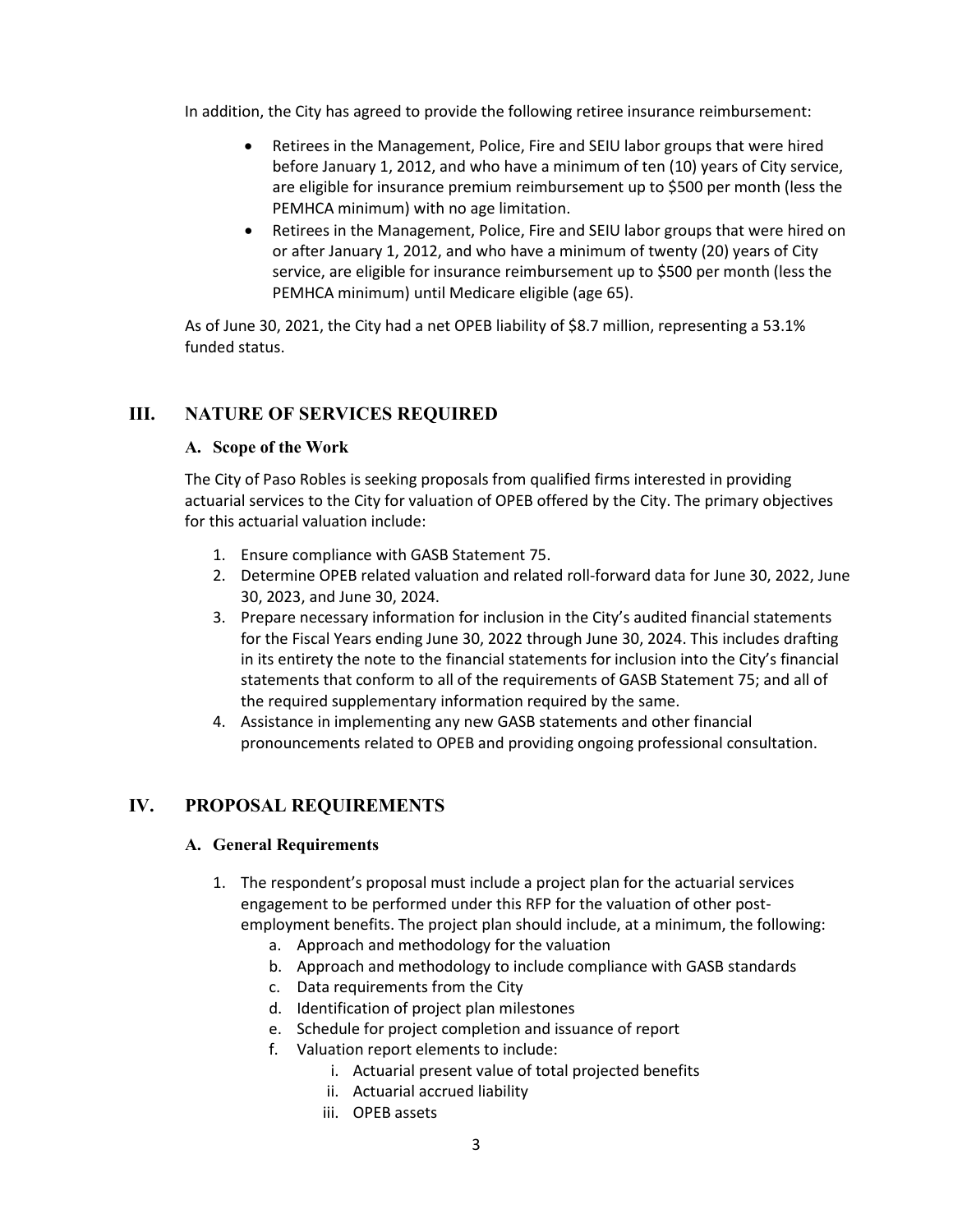- iv. Unfunded actuarial accrued liability
- v. Normal cost
- vi. Annual required contribution as a dollar amount and as a percentage of Payroll
- vii. Annual OPEB cost
- viii. Net OPEB obligation
- ix. Summary of data used for the valuation
- x. Summary of actuarial methods and assumptions
- xi. Financial notes to be included in the City's audited financial statements in the GASB prescribed format
- 2. Describe the governmental experience of the firm including the specific details regarding experience in the area of actuarial valuation services related to OPEB.
- 3. Provide a list of municipal government references where the firm has provided OPEB actuarial valuation services in the past thirty-six (36) months. This list should indicate the names and contact information of finance officers in these municipalities.
- 4. Provide information regarding staffing including the experience of the individuals who will be assigned to the engagement. This should also include each individual's relevant experience with municipalities and preparing OPEB actuarial valuations. Also, include information as to the annual training plan of the firm related to governmental services.
- 5. Provide the proposed cost of services. The City requires a firm, fixed fee for the actuarial valuation services for the three terms.

## **B. PROPOSED TERM OF CONTRACT**

The proposed term of the contract is three terms, up to and including OPEB actuarial valuation data to be used in the City's audited financial statements as of June 30, 2022, June 30, 2023, and June 30, 2024. The City may extend this agreement for an additional two terms. The contract may be terminated or suspended with or without cause by the City upon giving ten (10) calendar days written notice of such termination or suspension.

# **V. TIME REQUIREMENTS**

#### **A. Proposal Calendar**

#### Activity: **Date: Date: Date: Date:**

Deadline for submittal of Questions: January 20, 2022 Response to Questions: January 28, 2022 Deadline for submittal of Proposal: 5:00 PM, February 15, 2022 Interviews (if necessary) TBD

# **VI. METHOD OF SELECTION**

The City will evaluate the information provided in the submitted proposals using the following criteria as a guideline:

- Completeness and Comprehensiveness
- Responsiveness to the City's issues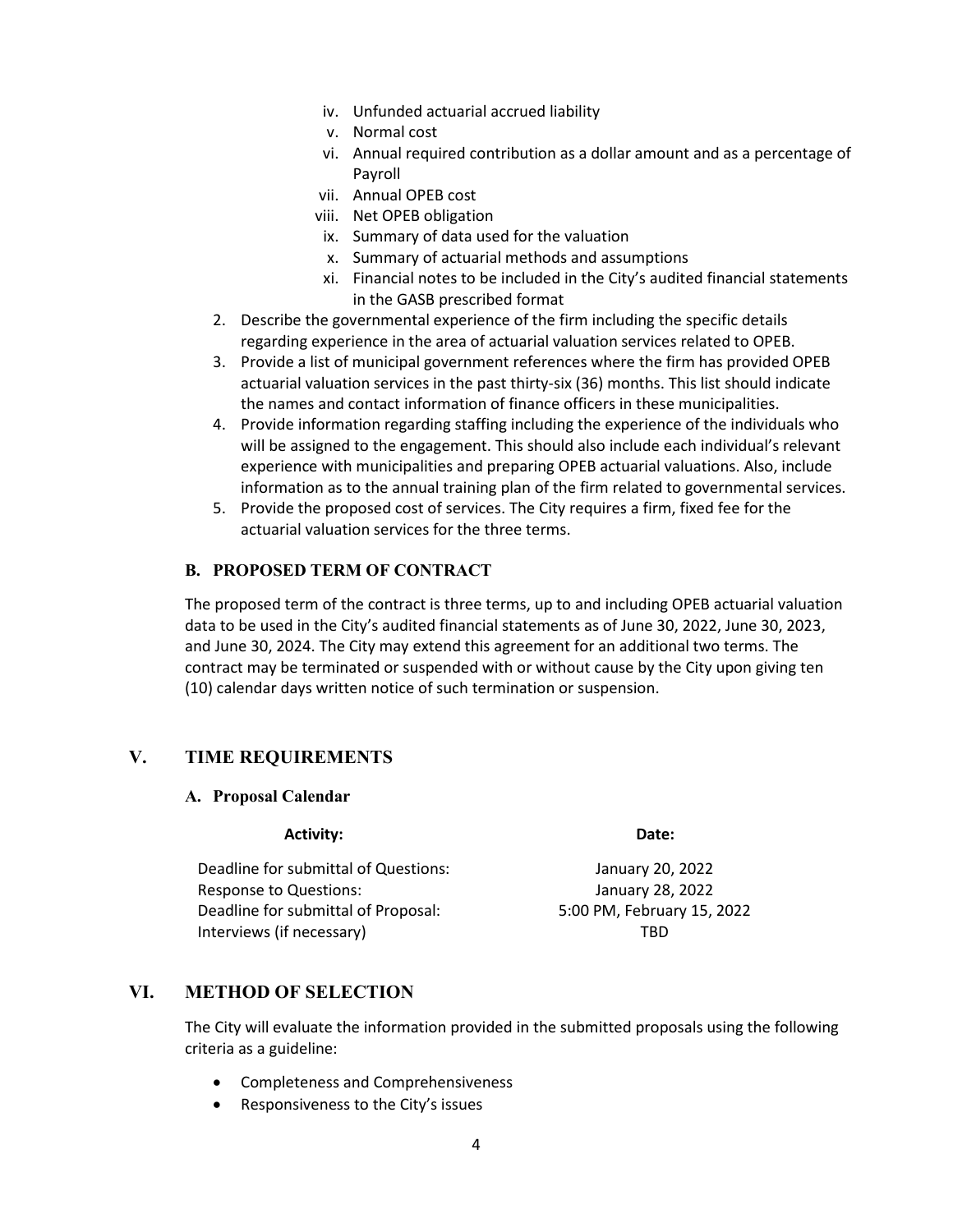- Potential to benefit the City
- Experience of the firm providing similar services to other municipalities
- Cost effectiveness
- Quality of proposed staff

# **VII. INSTRUCTIONS TO SUBMITTING FIRMS**

#### **A. Examination of Proposal Documents**

By submitting a proposal, the prospective firm represents that it has thoroughly examined and become familiar with the services required under this RFP, and that it is capable of delivering quality services to the City in a creative, cost-effective and service-oriented manner.

#### **B. Questions/Clarifications**

Please direct any questions regarding this RFP to Catherine Piatti, Finance Manager, via e-mail at cpiatti@prcity.com or by phone at 805-237-3999.

#### **C. Submission of Proposals**

Three (3) copies of the complete written proposal must be received no later than 5:00 PM on February 15, 2022, by the Department of Administrative Services. Proposals will not be accepted after this deadline. Faxed or e-mailed proposals will not be accepted. Proposals must be sealed and clearly state on the outside of the package or envelope: *"Proposal for OPEB Actuarial Services"*.

The Proposal should be addressed as follows:

## **City of Paso Robles Department of Administrative Services Attn: Ryan Cornell, Director of Administrative Services 821 Pine Street, Suite A Paso Robles, CA 93446**

#### **D. Withdrawal of Proposals**

A firm may withdraw its proposal at any time before the due date for submission of proposals as provided in the RFP by delivering a written request for withdrawal signed by, or on behalf of the prospective firm.

#### **E. Rights of the City of Paso Robles**

This RFP does not commit the City to enter into a Contract, nor does it obligate the City to pay for any costs incurred in preparation and submission of proposals or in anticipation of a contract.

The City reserves the right to:

- a. Make the selection based on its sole discretion;
- b. Reject any and all proposals without prejudice;
- c. Issue subsequent Requests for Proposal;
- d. Postpone opening for its own convenience;
- e. Remedy technical errors in the Request for Proposal process;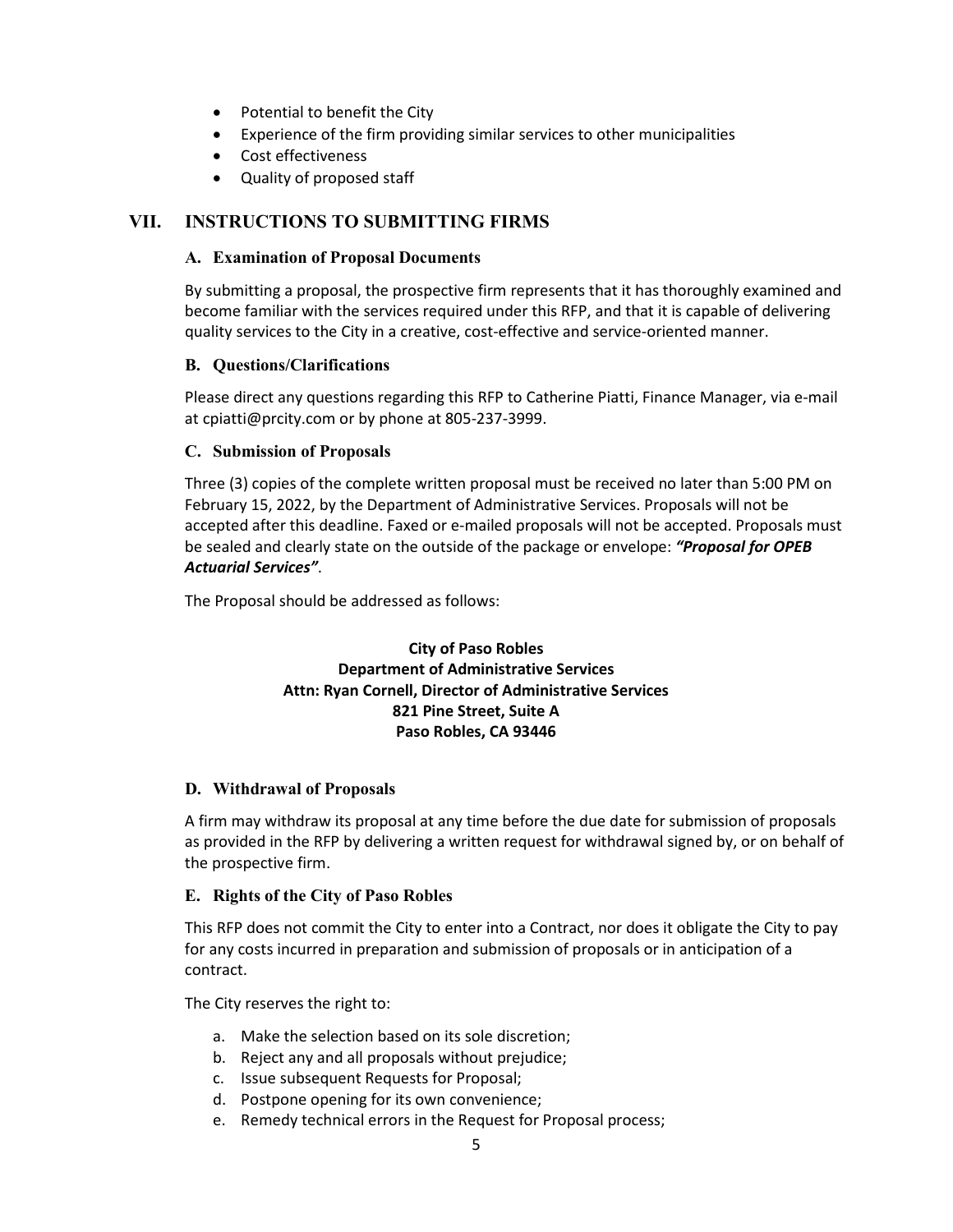- f. Approve or disapprove the use of particular sub-contractors;
- g. Negotiate with any all, or none of the prospective firms;
- h. Solicit best and final offers from all or some of the prospective firms;
- i. Accept other than the lowest offer; and/or
- j. Waive informalities and irregularities in the proposal process.

#### **F. Contract Type**

The City's standard professional services agreement (ATTACHMENT A) will be executed with the recommended firm.

#### **G. Collusion**

By submitting a proposal, each prospective firm represents and warrants that its proposal is genuine and not a sham or collusive or made in the interest of or on behalf of any person not named therein; that the prospective firm has not directly, induced or solicited any other person to submit a sham proposal or any other person to refrain from submitting a proposal; and, that the prospective firm has not in any manner sought collusion to secure any improper advantage over any other person submitting a proposal.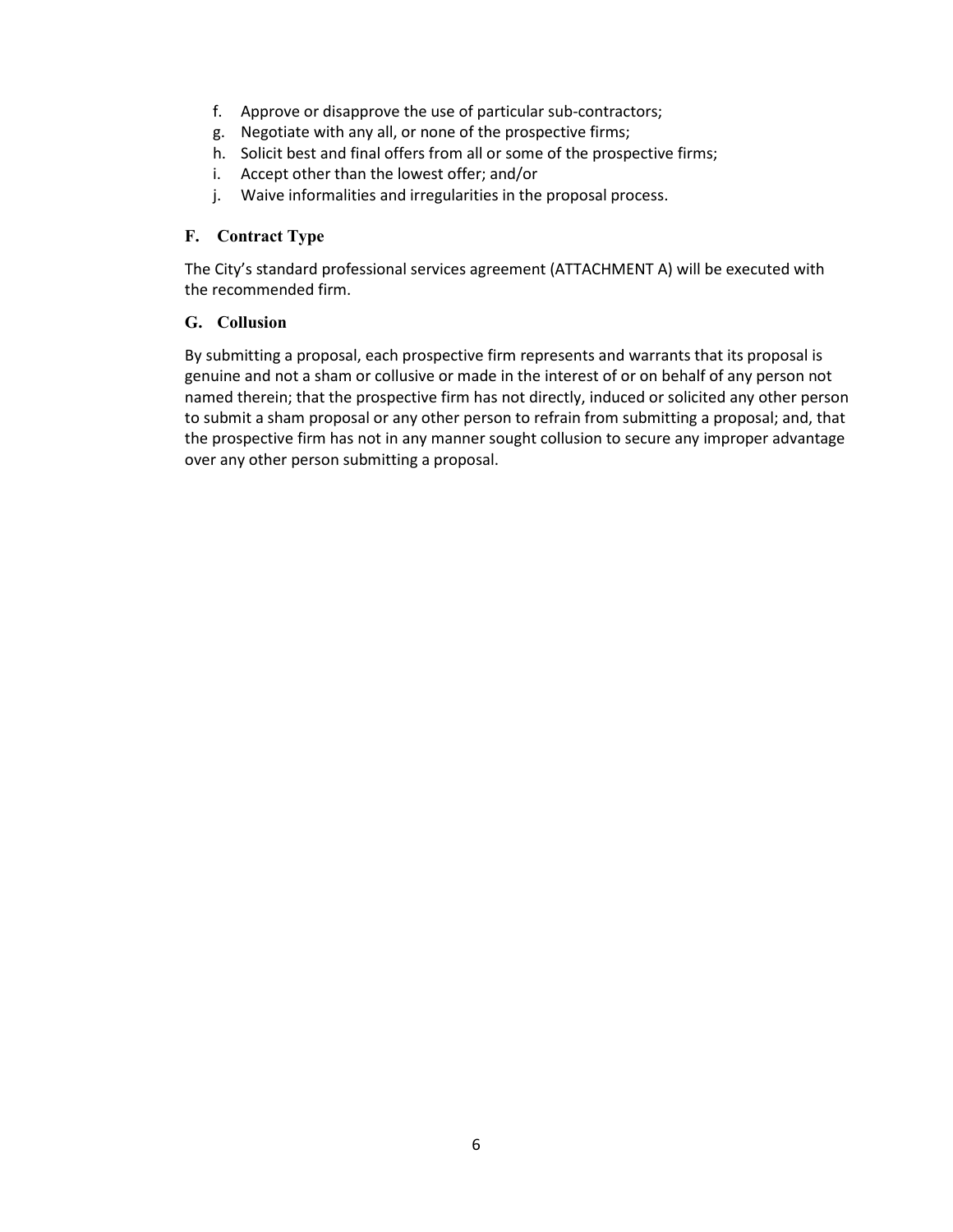# **ATTACHMENT A**

# **PROFESSIONAL SERVICES AGREEMENT**

# **[\*\*\*FOR PROFESSIONAL SERVICES – DEFINED AS:**

#### **SPECIALIZED SERVICES SUCH AS FINANCIAL, ECONOMIC, ACCOUNTING, LEGAL, ENGINEERING OR ADMINISTRATIVE SERVICES\*\*\*]**

## **CITY OF EL PASO DE ROBLES**

#### **PROFESSIONAL SERVICES AGREEMENT**

This Agreement is made and entered into as of This Agreement is made and entered into as of This Agreement is made and entered into as of the City of El Paso de Robles, a municipal corporation organized and operating under the laws of the State of California with its principal place of business at 1000 Spring Street, Paso Robles, CA 93446 ("City"), and [\*\*\*INSERT NAME\*\*\*], a [\*\*\*INSERT TYPE OF ENTITY - CORPORATION, PARTNERSHIP, SOLE PROPRIETORSHIP OR OTHER LEGAL ENTITY\*\*\*] with its principal place of business at [\*\*\*INSERT ADDRESS\*\*\*] (hereinafter referred to as "Consultant"). City and Consultant are sometimes individually referred to as "Party" and collectively as "Parties" in this Agreement.

### **RECITALS**

A. City is a public agency of the State of California and is in need of professional services for the following project:

 $\_$  , and the contribution of the contribution of  $\mathcal{L}_\mathcal{A}$  , and the contribution of  $\mathcal{L}_\mathcal{A}$ 

(hereinafter referred to as "the Project").

B. Consultant is duly licensed and has the necessary qualifications to provide such services.

C. The Parties desire by this Agreement to establish the terms for City to retain Consultant to provide the services described herein.

#### **AGREEMENT**

#### **NOW, THEREFORE, IT IS AGREED AS FOLLOWS:**

1. Services.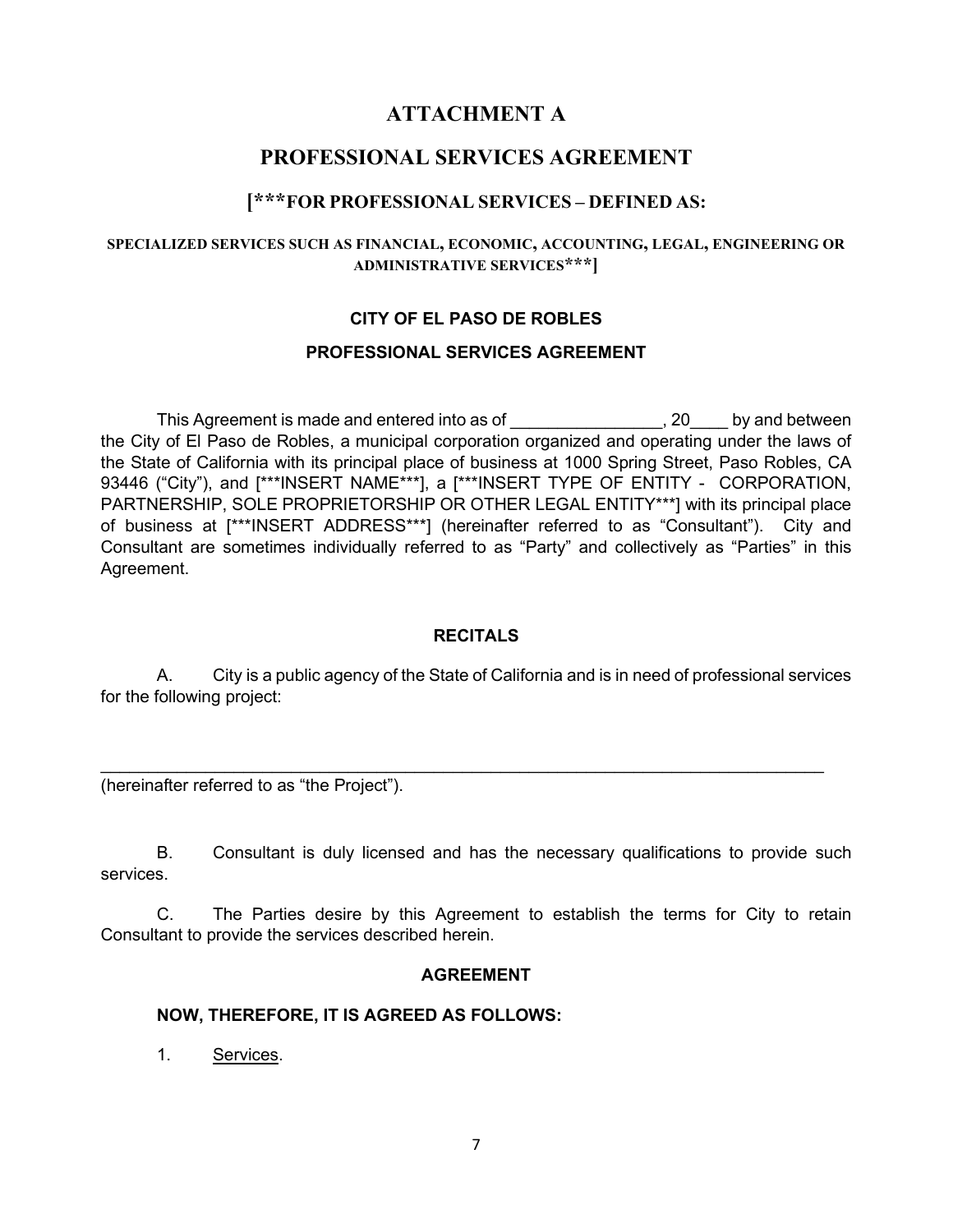Consultant shall provide the City with the services described in the Scope of Services attached hereto as Exhibit "A." **[Alternatively, Scope of Services can be included here and all subsequent exhibits renumbered accordingly.]**

# 2. Compensation.

a. Subject to paragraph 2(b) below, the City shall pay for such services in accordance with the Schedule of Charges set forth in Exhibit "B." **[Alternatively, Schedule of Charges may be included here and all subsequent exhibits renumbered accordingly.]**

b. In no event shall the total amount paid for services rendered by Consultant reement exceed the sum of  $$$  [Insert amount of compensation]. This under this Agreement exceed the sum of \$ amount is to cover all printing and related costs, and the City will not pay any additional fees for printing expenses. Periodic payments shall be made within 30 days of receipt of an invoice which includes a detailed description of the work performed. Payments to Consultant for work performed will be made on a monthly billing basis.

# 3. Additional Work.

If changes in the work seem merited by Consultant or the City, and informal consultations with the other party indicate that a change is warranted, it shall be processed in the following manner: a letter outlining the changes shall be forwarded to the City by Consultant with a statement of estimated changes in fee or time schedule. An amendment to this Agreement shall be prepared by the City and executed by both Parties before performance of such services, or the City will not be required to pay for the changes in the scope of work. Such amendment shall not render ineffective or invalidate unaffected portions of this Agreement.

# 4. Maintenance of Records.

Books, documents, papers, accounting records, and other evidence pertaining to costs incurred shall be maintained by Consultant and made available at all reasonable times during the contract period and for four (4) years from the date of final payment under the contract for inspection by City.

# 5. **[Insert** Term or Time of Performance**]**.

# **[If engaging the Consultant for a particular term, use the following provision]**

The term of this Agreement shall be from **[Insert start date]** to **[Insert end date]**, unless earlier terminated as provided herein. The Parties may, by mutual, written consent, extend the term of this Agreement if necessary to complete the Project. Consultant shall perform its services in a prompt and timely manner within the term of this Agreement and shall commence performance upon receipt of written notice from the City to proceed ("Notice to Proceed"). **[If the City has specific milestones or timelines for performance, please input those requirements in the "Activity Schedule" attached as Exhibit C, otherwise delete Exhibit C.]** The Notice to Proceed shall set forth the date of commencement of work.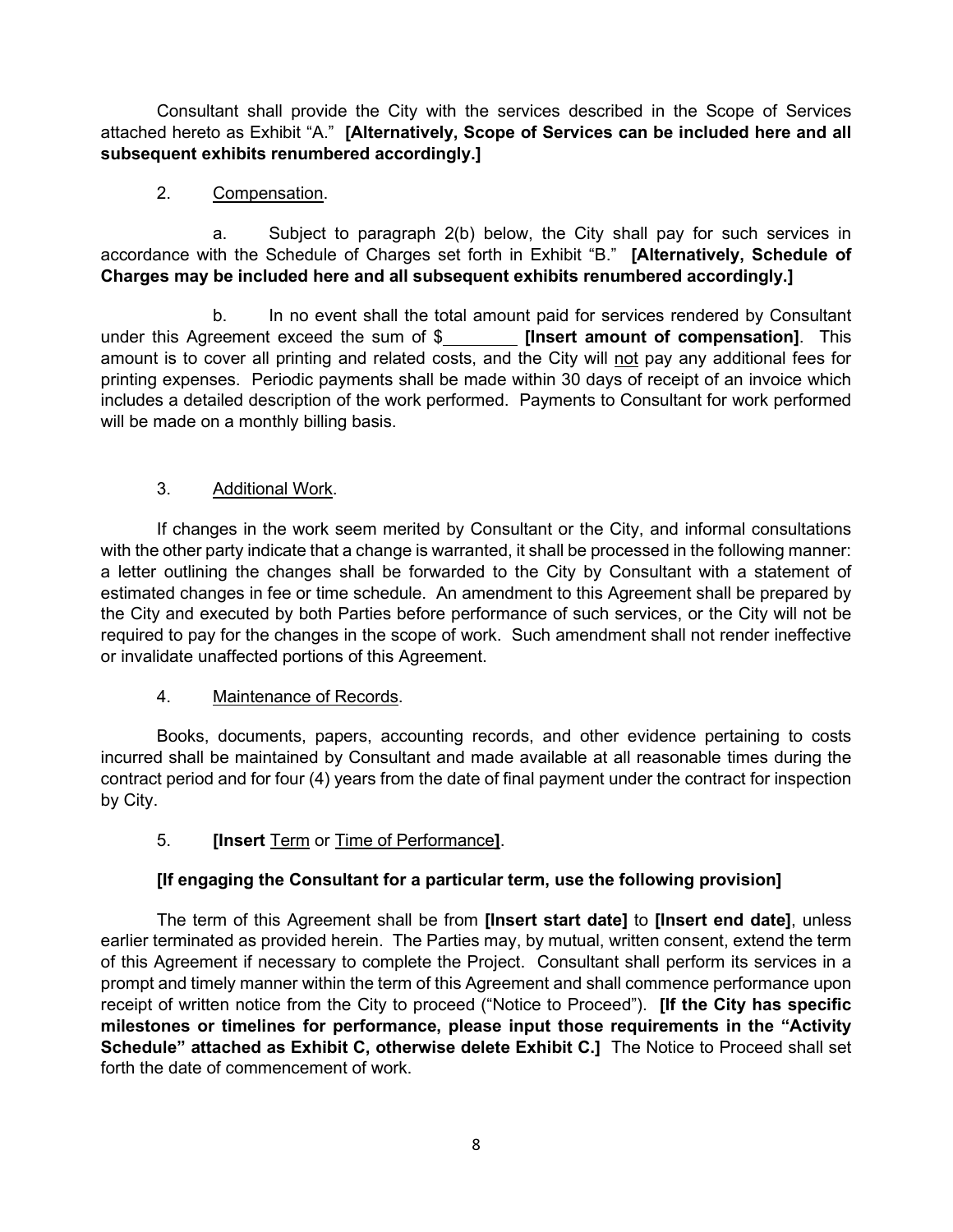# **[If engaging the Consultant to perform a discrete task with a specified deadline, use the following provision]**

Consultant shall perform its services in a prompt and timely manner and shall commence performance upon receipt of written notice from the City to proceed ("Notice to Proceed"). Consultant shall complete the services required hereunder within **[Insert number of calendar days for performance of the services – if more detail is required attach "Activity Schedule" as Exhibit C, otherwise delete Exhibit C.]** The Notice to Proceed shall set forth the date of commencement of work.

## 6. Delays in Performance.

a. Neither City nor Consultant shall be considered in default of this Agreement for delays in performance caused by circumstances beyond the reasonable control of the non-performing party. For purposes of this Agreement, such circumstances include but are not limited to, abnormal weather conditions; floods; earthquakes; fire; epidemics; war; riots and other civil disturbances; strikes, lockouts, work slowdowns, and other labor disturbances; sabotage or judicial restraint.

b. Should such circumstances occur, the non-performing party shall, within a reasonable time of being prevented from performing, give written notice to the other party describing the circumstances preventing continued performance and the efforts being made to resume performance of this Agreement.

## 7. Compliance with Law.

a. Consultant shall comply with all applicable laws, ordinances, codes and regulations of the federal, state and local government, including Cal/OSHA requirements.

b. If required, Consultant shall assist the City, as requested, in obtaining and maintaining all permits required of Consultant by federal, state and local regulatory agencies.

c. If applicable, Consultant is responsible for all costs of clean up and/ or removal of hazardous and toxic substances spilled as a result of his or her services or operations performed under this Agreement.

# 8. Standard of Care

Consultant's services will be performed in accordance with generally accepted professional practices and principles and in a manner consistent with the level of care and skill ordinarily exercised by members of the profession currently practicing under similar conditions.

## 9. Assignment and Subconsultant

Consultant shall not assign, sublet, or transfer this Agreement or any rights under or interest in this Agreement without the written consent of the City, which may be withheld for any reason. Any attempt to so assign or so transfer without such consent shall be void and without legal effect and shall constitute grounds for termination. Subcontracts, if any, shall contain a provision making them subject to all provisions stipulated in this Agreement. Nothing contained herein shall prevent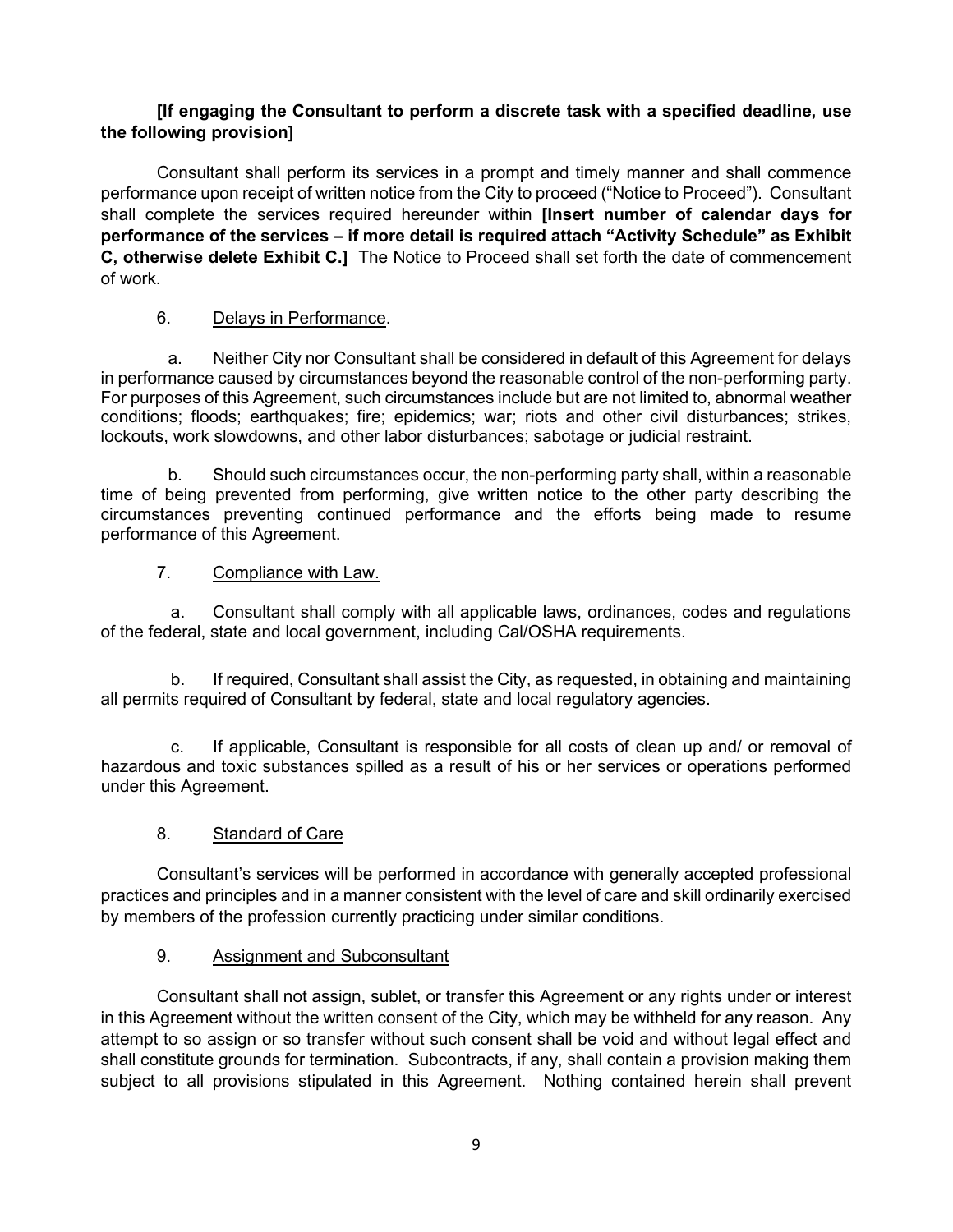Consultant from employing independent associates, and subconsultants as Consultant may deem appropriate to assist in the performance of services hereunder.

## 10. Independent Consultant

the following:

Consultant is retained as an independent contractor and is not an employee of City. No employee or agent of Consultant shall become an employee of City. The work to be performed shall be in accordance with the work described in this Agreement, subject to such directions and amendments from City as herein provided.

11. Insurance. Consultant shall not commence work for the City until it has provided evidence satisfactory to the City it has secured all insurance required under this section. In addition, Consultant shall not allow any subcontractor to commence work on any subcontract until it has secured all insurance required under this section.

## a. Commercial General Liability

(i) The Consultant shall take out and maintain, during the performance of all work under this Agreement, in amounts not less than specified herein, Commercial General Liability Insurance, in a form and with insurance companies acceptable to the City.

(ii) Coverage for Commercial General Liability insurance shall be at least as broad as the following:

(1) Insurance Services Office Commercial General Liability coverage (Occurrence Form CG 00 01) or exact equivalent.

(iii) Commercial General Liability Insurance must include coverage for

- (1) Bodily Injury and Property Damage
- (2) Personal Injury/Advertising Injury
- (3) Premises/Operations Liability
- (4) Products/Completed Operations Liability
- (5) Aggregate Limits that Apply per Project
- (6) Explosion, Collapse and Underground (UCX) exclusion deleted
- (7) Contractual Liability with respect to this Contract
- (8) Broad Form Property Damage
- (9) Independent Consultants Coverage

(iv) The policy shall contain no endorsements or provisions limiting coverage for (1) contractual liability; (2) cross liability exclusion for claims or suits by one insured against another; (3) products/completed operations liability; or (4) contain any other exclusion contrary to the Agreement.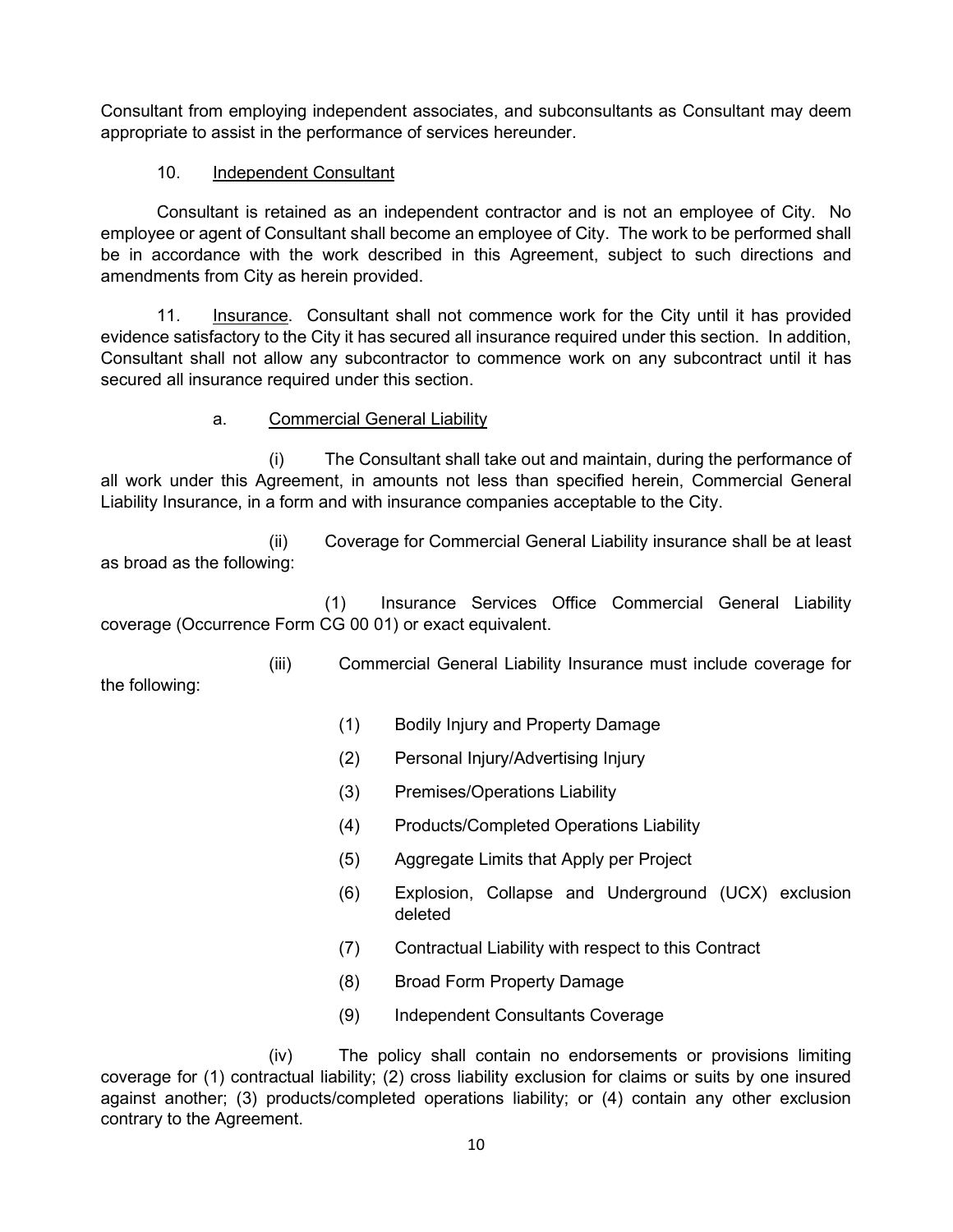(v) The policy shall give City, its officials, officers, employees, agents and City designated volunteers additional insured status using ISO endorsement forms CG 20 10 10 01 and 20 37 10 01, or endorsements providing the exact same coverage.

(vi) The general liability program may utilize either deductibles or provide coverage excess of a self-insured retention, subject to written approval by the City, and provided that such deductibles shall not apply to the City as an additional insured.

## b. Automobile Liability

(i) At all times during the performance of the work under this Agreement, the Consultant shall maintain Automobile Liability Insurance for bodily injury and property damage including coverage for owned, non-owned and hired vehicles, in a form and with insurance companies acceptable to the City.

(ii) Coverage for automobile liability insurance shall be at least as broad as Insurance Services Office Form Number CA 00 01 covering automobile liability (Coverage Symbol 1, any auto).

(iii) The policy shall give City, its officials, officers, employees, agents and City designated volunteers additional insured status.

(iv) Subject to written approval by the City, the automobile liability program may utilize deductibles, provided that such deductibles shall not apply to the City as an additional insured, but not a self-insured retention.

# c. Workers' Compensation/Employer's Liability

(i) Consultant certifies that he/she is aware of the provisions of Section 3700 of the California Labor Code which requires every employer to be insured against liability for workers' compensation or to undertake self-insurance in accordance with the provisions of that code, and he/she will comply with such provisions before commencing work under this Agreement.

(ii) To the extent Consultant has employees at any time during the term of this Agreement, at all times during the performance of the work under this Agreement, the Consultant shall maintain full compensation insurance for all persons employed directly by him/her to carry out the work contemplated under this Agreement, all in accordance with the "Workers' Compensation and Insurance Act," Division IV of the Labor Code of the State of California and any acts amendatory thereof, and Employer's Liability Coverage in amounts indicated herein. Consultant shall require all subconsultants to obtain and maintain, for the period required by this Agreement, workers' compensation coverage of the same type and limits as specified in this section.

# d. Professional Liability (Errors and Omissions)

At all times during the performance of the work under this Agreement the Consultant shall maintain professional liability or Errors and Omissions insurance appropriate to its profession, in a form and with insurance companies acceptable to the City and in an amount indicated herein. This insurance shall be endorsed to include contractual liability applicable to this Agreement and shall be written on a policy form coverage specifically designed to protect against acts, errors or omissions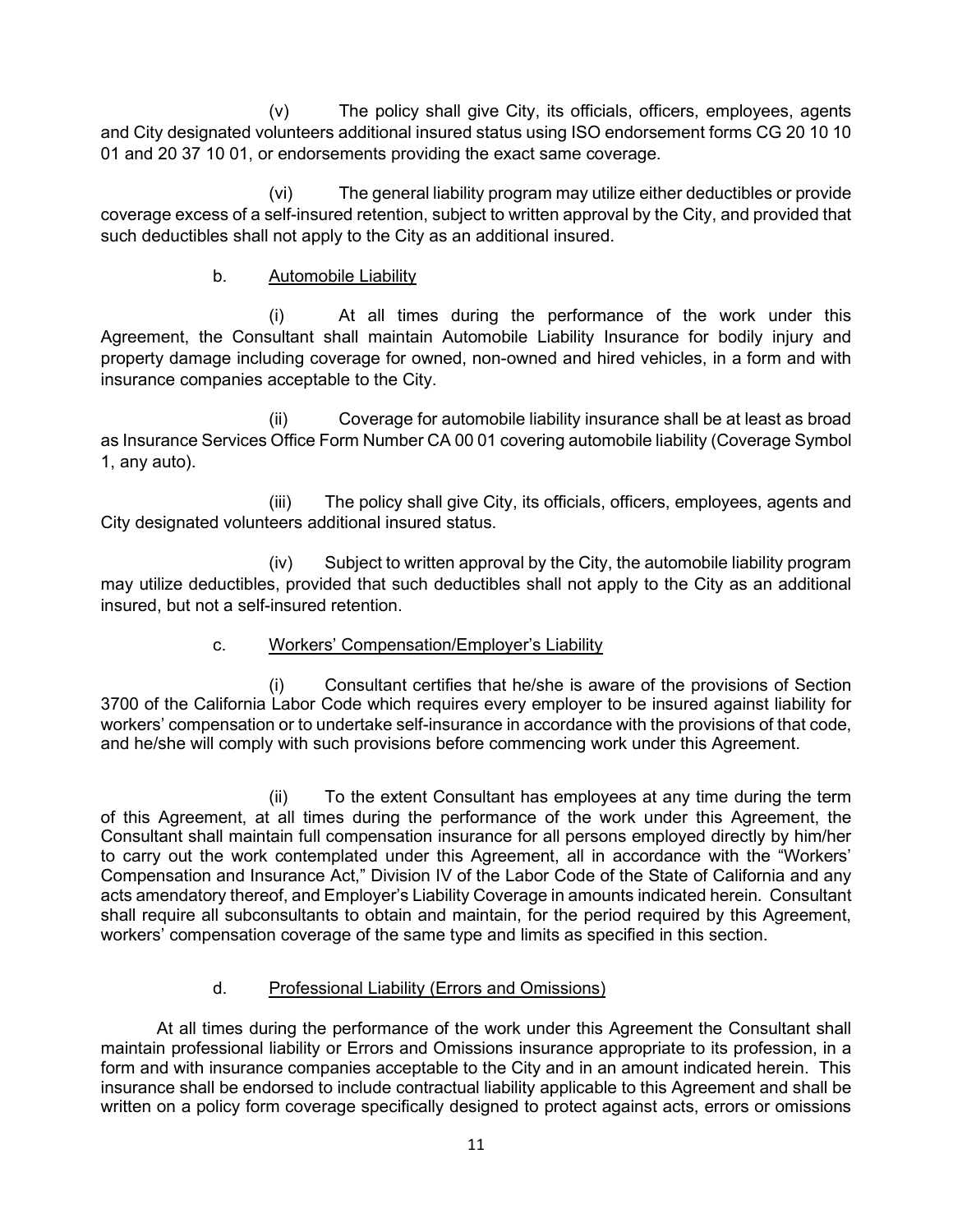of the Consultant. "Covered Professional Services" as designated in the policy must specifically include work performed under this Agreement. The policy must "pay on behalf of" the insured and must include a provision establishing the insurer's duty to defend.

## e. Minimum Policy Limits Required

(i) The following insurance limits are required for the Agreement:

|                                     | <b>Combined Single Limit</b>                                                                                    |  |
|-------------------------------------|-----------------------------------------------------------------------------------------------------------------|--|
| <b>Commercial General Liability</b> | \$1,000,000 per occurrence/ \$2,000,000 aggregate<br>for bodily injury, personal injury, and property<br>damage |  |
| <b>Automobile Liability</b>         | \$1,000,000 per occurrence for bodily injury and<br>property damage                                             |  |
| <b>Employer's Liability</b>         | \$1,000,000 per occurrence                                                                                      |  |
| <b>Professional Liability</b>       | \$1,000,000 per claim and aggregate (errors and<br>omissions)                                                   |  |

(ii) Defense costs shall be payable in addition to the limits.

(iii) Requirements of specific coverage or limits contained in this section are not intended as a limitation on coverage, limits, or other requirement, or a waiver of any coverage normally provided by any insurance. Any available coverage shall be provided to the parties required to be named as Additional Insured pursuant to this Agreement.

# f. Evidence Required

Prior to execution of the Agreement, the Consultant shall file with the City evidence of insurance from an insurer or insurers certifying to the coverage of all insurance required herein. Such evidence shall include original copies of the ISO CG 00 01 (or insurer's equivalent) signed by the insurer's representative and Certificate of Insurance (Acord Form 25-S or equivalent), together with required endorsements. All evidence of insurance shall be signed by a properly authorized officer, agent, or qualified representative of the insurer and shall certify the names of the insured, any additional insureds, where appropriate, the type and amount of the insurance, the location and operations to which the insurance applies, and the expiration date of such insurance.

# g. Policy Provisions Required

(i) Consultant shall provide the City at least thirty (30) days prior written notice of cancellation of any policy required by this Agreement, except that the Consultant shall provide at least ten (10) days prior written notice of cancellation of any such policy due to nonpayment of premium. If any of the required coverage is cancelled or expires during the term of this Agreement, the Consultant shall deliver renewal certificate(s) including the General Liability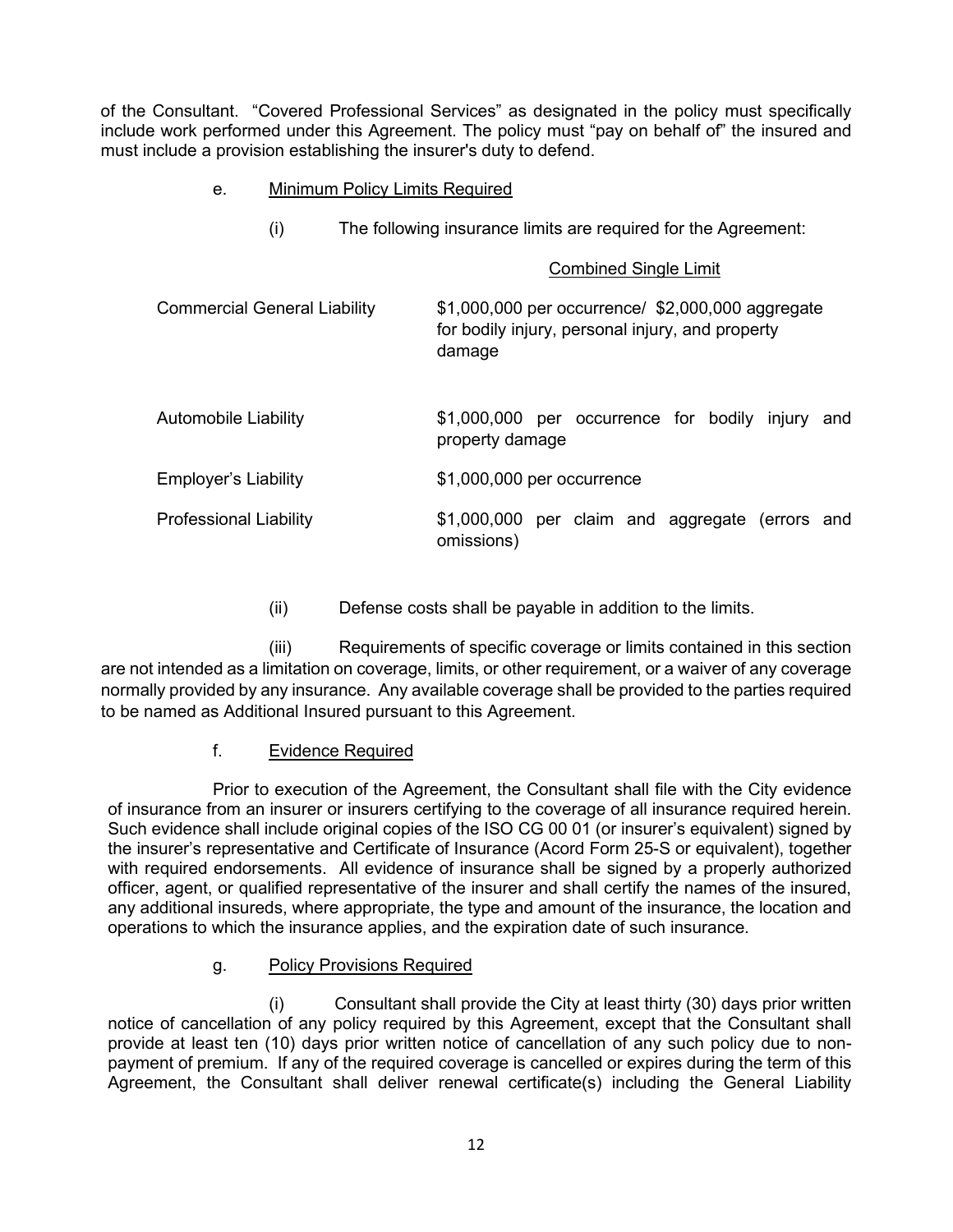Additional Insured Endorsement to the City at least ten (10) days prior to the effective date of cancellation or expiration.

(ii) The Commercial General Liability Policy and Automobile Policy shall each contain a provision stating that Consultant's policy is primary insurance and that any insurance, self-insurance or other coverage maintained by the City or any named insureds shall not be called upon to contribute to any loss.

(iii) The retroactive date (if any) of each policy is to be no later than the effective date of this Agreement. Consultant shall maintain such coverage continuously for a period of at least three years after the completion of the work under this Agreement. Consultant shall purchase a one (1) year extended reporting period A) if the retroactive date is advanced past the effective date of this Agreement; B) if the policy is cancelled or not renewed; or C) if the policy is replaced by another claims-made policy with a retroactive date subsequent to the effective date of this Agreement.

(iv) All required insurance coverages, except for the professional liability coverage, shall contain or be endorsed to waiver of subrogation in favor of the City, its officials, officers, employees, agents, and volunteers or shall specifically allow Consultant or others providing insurance evidence in compliance with these specifications to waive their right of recovery prior to a loss. Consultant hereby waives its own right of recovery against City, and shall require similar written express waivers and insurance clauses from each of its subconsultants.

(v) The limits set forth herein shall apply separately to each insured against whom claims are made or suits are brought, except with respect to the limits of liability. Further the limits set forth herein shall not be construed to relieve the Consultant from liability in excess of such coverage, nor shall it limit the Consultant's indemnification obligations to the City and shall not preclude the City from taking such other actions available to the City under other provisions of the Agreement or law.

## h. Qualifying Insurers

(i) All policies required shall be issued by acceptable insurance companies, as determined by the City, which satisfy the following minimum requirements:

(1) Each such policy shall be from a company or companies with a current A.M. Best's rating of no less than A:VII and admitted to transact in the business of insurance in the State of California, or otherwise allowed to place insurance through surplus line brokers under applicable provisions of the California Insurance Code or any federal law.

## i. Additional Insurance Provisions

(i) The foregoing requirements as to the types and limits of insurance coverage to be maintained by Consultant, and any approval of said insurance by the City, is not intended to and shall not in any manner limit or qualify the liabilities and obligations otherwise assumed by the Consultant pursuant to this Agreement, including but not limited to, the provisions concerning indemnification.

(ii) If at any time during the life of the Agreement, any policy of insurance required under this Agreement does not comply with these specifications or is canceled and not replaced, City has the right but not the duty to obtain the insurance it deems necessary and any premium paid by City will be promptly reimbursed by Consultant or City will withhold amounts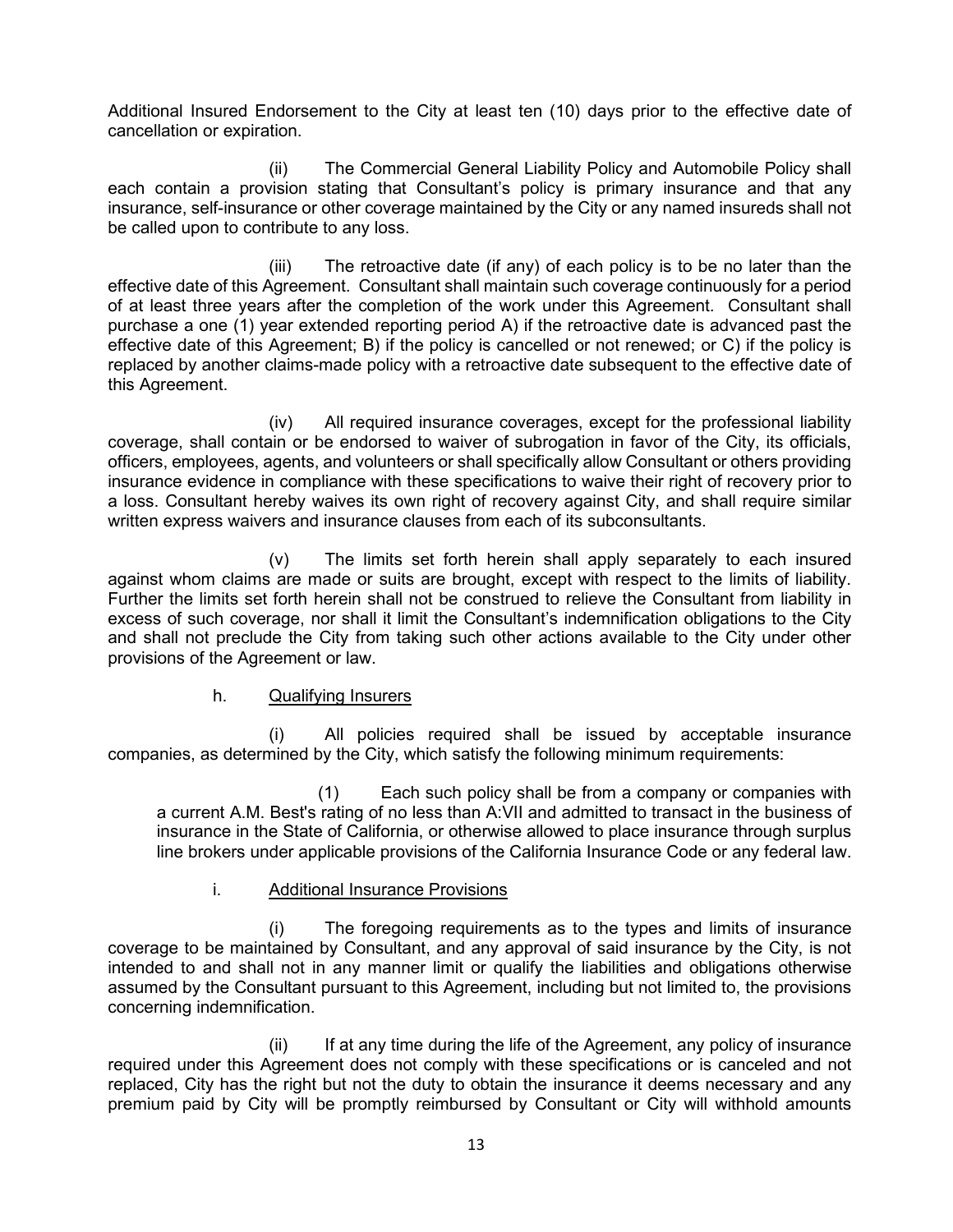sufficient to pay premium from Consultant payments. In the alternative, City may cancel this Agreement.

(iii) The City may require the Consultant to provide complete copies of all insurance policies in effect for the duration of the Project.

(iv) Neither the City nor any of its officials, officers, employees, agents or volunteers shall be personally responsible for any liability arising under or by virtue of this Agreement.

j. Subconsultant Insurance Requirements. Consultant shall not allow any subcontractors or subconsultants to commence work on any subcontract until they have provided evidence satisfactory to the City that they have secured all insurance required under this section. Policies of commercial general liability insurance provided by such subcontractors or subconsultants shall be endorsed to name the City as an additional insured using ISO form CG 20 38 04 13 or an endorsement providing the exact same coverage. If requested by Consultant, City may approve different scopes or minimum limits of insurance for particular subcontractors or subconsultants.

#### 12. Indemnification*.*

a. To the fullest extent permitted by law, Consultant shall defend (with counsel of City's choosing), indemnify and hold the City, its officials, officers, employees, volunteers, and agents free and harmless from any and all claims, demands, causes of action, costs, expenses, liability, loss, damage or injury of any kind, in law or equity, to property or persons, including wrongful death, in any manner arising out of, pertaining to, or incident to any acts, errors or omissions, or willful misconduct of Consultant, its officials, officers, employees, subcontractors, consultants or agents in connection with the performance of the Consultant's services, the Project or this Agreement, including without limitation the payment of all damages, expert witness fees and attorney's fees and other related costs and expenses. Consultant's obligation to indemnify shall not be restricted to insurance proceeds, if any, received by Consultant, the City, its officials, officers, employees, agents, or volunteers.

b. If Consultant's obligation to defend, indemnify, and/or hold harmless arises out of Consultant's performance of "design professional" services (as that term is defined under Civil Code section 2782.8), then, and only to the extent required by Civil Code section 2782.8, which is fully incorporated herein, Consultant's indemnification obligation shall be limited to claims that arise out of, pertain to, or relate to the negligence, recklessness, or willful misconduct of the Consultant, and, upon Consultant obtaining a final adjudication by a court of competent jurisdiction, Consultant's liability for such claim, including the cost to defend, shall not exceed the Consultant's proportionate percentage of fault.

## 13. California Labor Code Requirements.

a. Consultant is aware of the requirements of California Labor Code Sections 1720 et seq. and 1770 et seq., which require the payment of prevailing wage rates and the performance of other requirements on certain "public works" and "maintenance" projects ("Prevailing Wage Laws"). If the services are being performed as part of an applicable "public works" or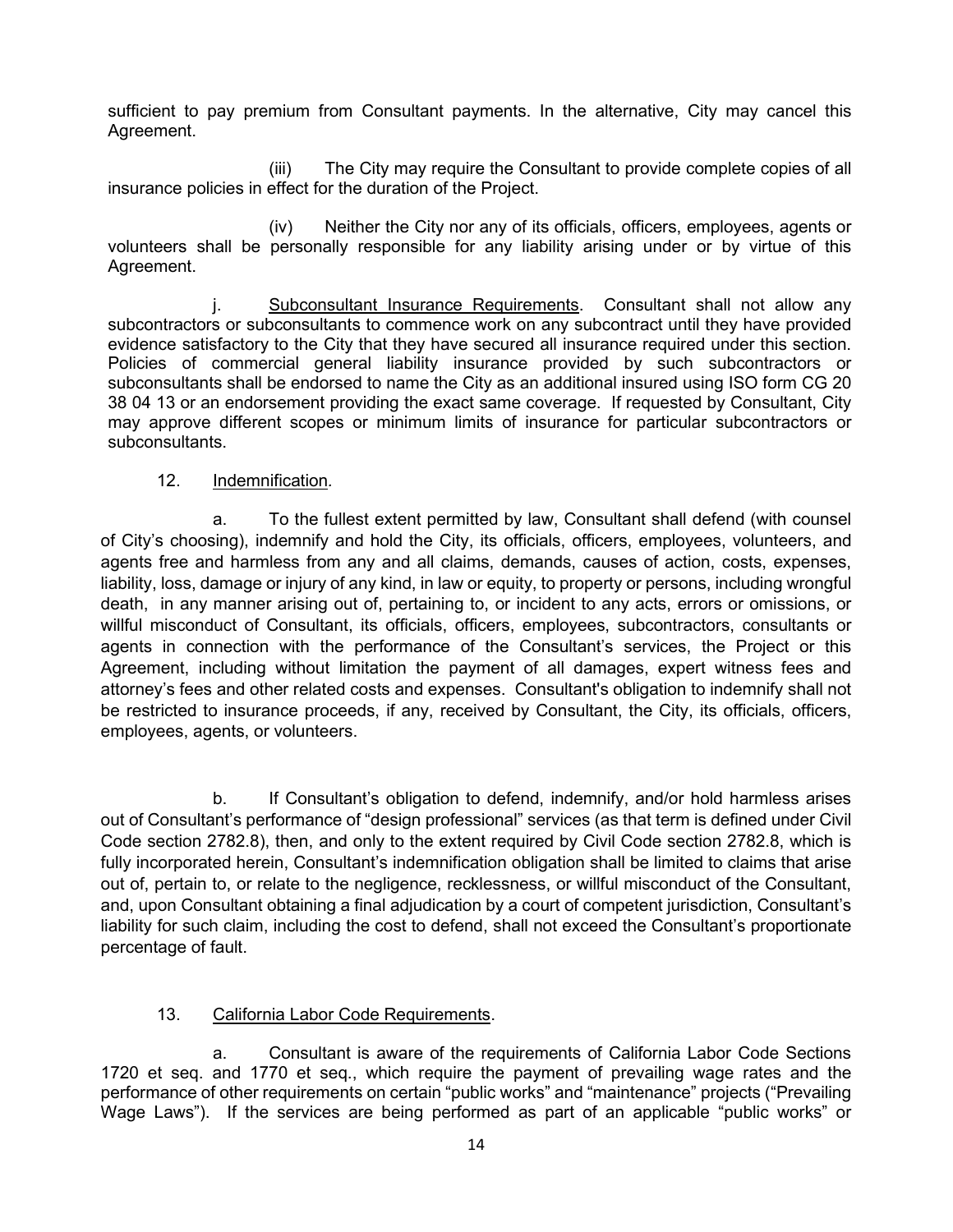"maintenance" project, as defined by the Prevailing Wage Laws, and if the total compensation is \$1,000 or more, Consultant agrees to fully comply with such Prevailing Wage Laws. Consultant shall defend, indemnify and hold the City, its officials, officers, employees and agents free and harmless from any claims, liabilities, costs, penalties or interest arising out of any failure or alleged failure to comply with the Prevailing Wage Laws. It shall be mandatory upon the Consultant and all subconsultants to comply with all California Labor Code provisions, which include but are not limited to prevailing wages (Labor Code Sections 1771, 1774 and 1775), employment of apprentices (Labor Code Section 1777.5), certified payroll records (Labor Code Sections 1771.4 and 1776), hours of labor (Labor Code Sections 1813 and 1815) and debarment of contractors and subcontractors (Labor Code Section 1777.1). The requirement to submit certified payroll records directly to the Labor Commissioner under Labor Code section 1771.4 shall not apply to work performed on a public works project that is exempt pursuant to the small project exemption specified in Labor Code Section 1771.4.

b. If the services are being performed as part of an applicable "public works" or "maintenance" project, then pursuant to Labor Code Sections 1725.5 and 1771.1, the Consultant and all subconsultants performing such services must be registered with the Department of Industrial Relations. Consultant shall maintain registration for the duration of the Project and require the same of any subconsultants, as applicable. This Project may also be subject to compliance monitoring<br>and enforcement by the Department of Industrial Relations. It shall be Consultant's sole and enforcement by the Department of Industrial Relations. responsibility to comply with all applicable registration and labor compliance requirements. Notwithstanding the foregoing, the contractor registration requirements mandated by Labor Code Sections 1725.5 and 1771.1 shall not apply to work performed on a public works project that is exempt pursuant to the small project exemption specified in Labor Code Sections 1725.5 and 1771.1.

c. This Agreement may also be subject to compliance monitoring and enforcement by the Department of Industrial Relations. It shall be Consultant's sole responsibility to comply with all applicable registration and labor compliance requirements. Any stop orders issued by the Department of Industrial Relations against Consultant or any subcontractor that affect Consultant's performance of services, including any delay, shall be Consultant's sole responsibility. Any delay arising out of or resulting from such stop orders shall be considered Consultant caused delay and shall not be compensable by the City. Consultant shall defend, indemnify and hold the City, its officials, officers, employees and agents free and harmless from any claim or liability arising out of stop orders issued by the Department of Industrial Relations against Consultant or any subcontractor.

## 14. Verification of Employment Eligibility.

By executing this Agreement, Consultant verifies that it fully complies with all requirements and restrictions of state and federal law respecting the employment of undocumented aliens, including, but not limited to, the Immigration Reform and Control Act of 1986, as may be amended from time to time, and shall require all subconsultants and sub-subconsultants to comply with the same.

## **[Delete the following provision and renumber all further provisions, if not applicable.]** 15. City Material Requirements.

Consultant is hereby made aware of the City's requirements regarding materials, as set forth in **[Insert the name of the document that contains the City's standard material requirements]**, which are deemed to be a part of this Agreement.

# 16. Laws and Venue.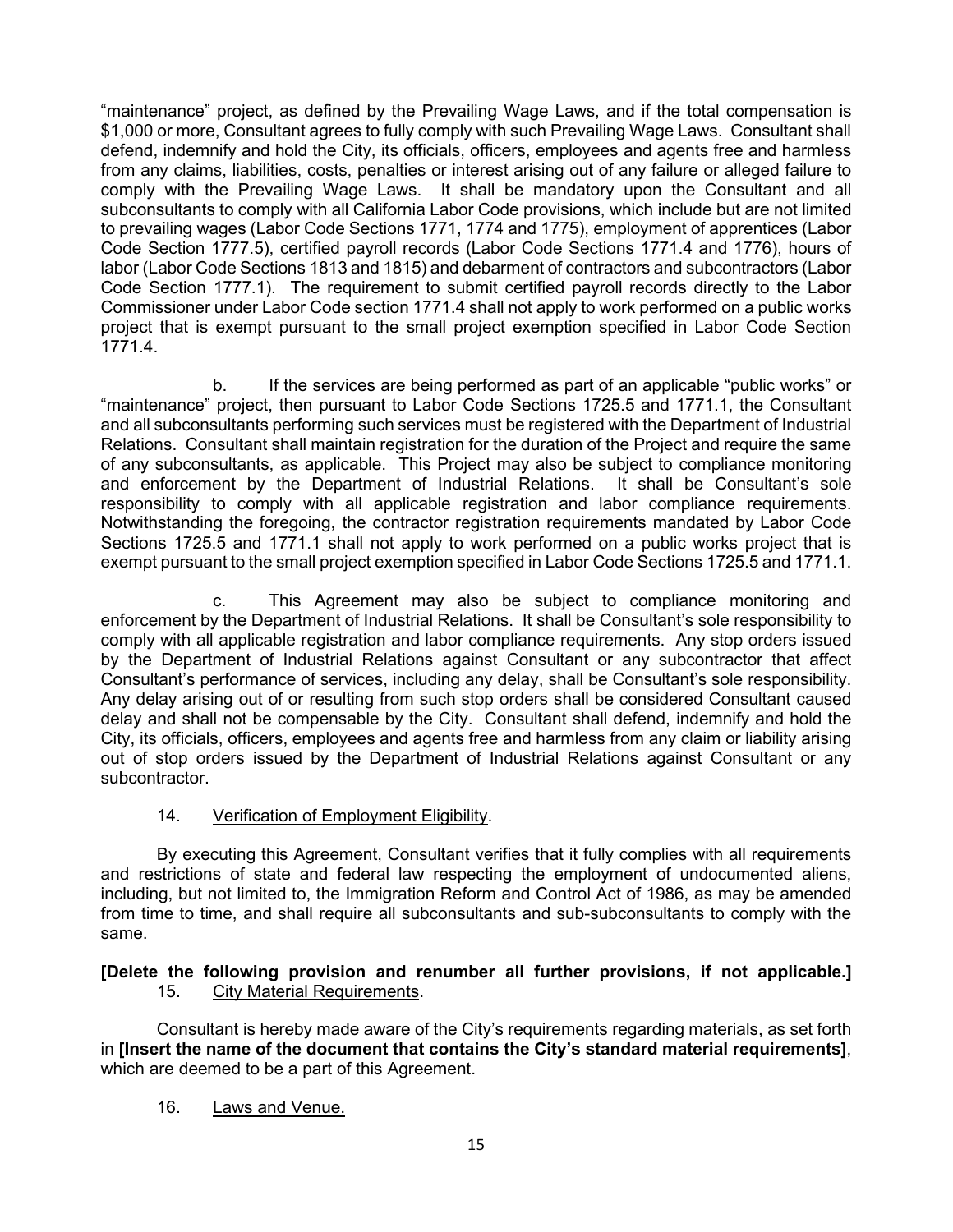This Agreement shall be interpreted in accordance with the laws of the State of California. If any action is brought to interpret or enforce any term of this Agreement, the action shall be brought in a state or federal court situated in the County of San Luis Obispo, State of California.

# 17 Termination or Abandonment

a. City has the right to terminate or abandon any portion or all of the work under this Agreement by giving ten (10) calendar days written notice to Consultant. In such event, City shall be immediately given title and possession to all original field notes, drawings and specifications, written reports and other documents produced or developed for that portion of the work completed and/or being abandoned. City shall pay Consultant the reasonable value of services rendered for any portion of the work completed prior to termination. If said termination occurs prior to completion of any task for the Project for which a payment request has not been received, the charge for services performed during such task shall be the reasonable value of such services, based on an amount mutually agreed to by City and Consultant of the portion of such task completed but not paid prior to said termination. City shall not be liable for any costs other than the charges or portions thereof which are specified herein. Consultant shall not be entitled to payment for unperformed services, and shall not be entitled to damages or compensation for termination of work.

b. Consultant may terminate its obligation to provide further services under this Agreement upon thirty (30) calendar days' written notice to City only in the event of substantial failure by City to perform in accordance with the terms of this Agreement through no fault of Consultant.

18 Documents. Except as otherwise provided in "Termination or Abandonment," above, all original field notes, written reports, Drawings and Specifications and other documents, produced or developed for the Project shall, upon payment in full for the services described in this Agreement, be furnished to and become the property of the City.

# 19. Organization

Consultant shall assign \_\_\_\_\_\_\_\_\_\_\_\_\_\_\_\_\_\_\_\_\_\_\_\_\_ as Project Manager. The Project Manager shall not be removed from the Project or reassigned without the prior written consent of the City.

# 20. Limitation of Agreement.

This Agreement is limited to and includes only the work included in the Project described above.

# 21. Notice

Any notice or instrument required to be given or delivered by this Agreement may be given or delivered by depositing the same in any United States Post Office, certified mail, return receipt requested, postage prepaid, addressed to:

CITY: CONSULTANT: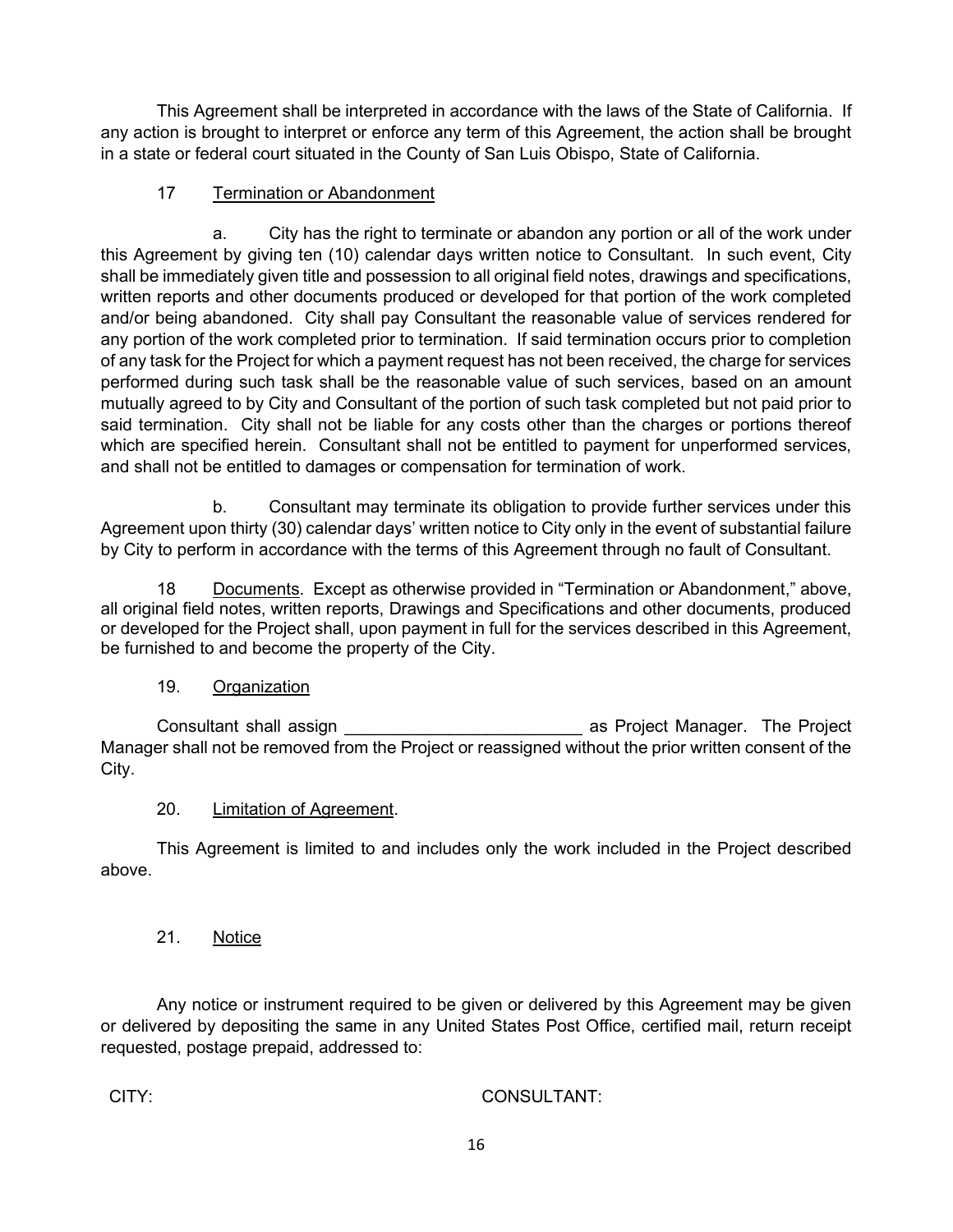City of El Paso de Robles 1000 Spring Street Paso Robles, CA 93446 Attn: [\*\*\*INSERT NAME & DEPARTMENT\*\*\*] [\*\*\*INSERT NAME, ADDRESS & CONTACT PERSON\*\*\*]

and shall be effective upon receipt thereof.

#### 22. Third Party Rights

Nothing in this Agreement shall be construed to give any rights or benefits to anyone other than the City and the Consultant.

#### 23. Equal Opportunity Employment.

Consultant represents that it is an equal opportunity employer and that it shall not discriminate against any employee or applicant for employment because of race, religion, color, national origin, ancestry, sex, age or other interests protected by the State or Federal Constitutions. Such nondiscrimination shall include, but not be limited to, all activities related to initial employment, upgrading, demotion, transfer, recruitment or recruitment advertising, layoff or termination.

#### 24. Entire Agreement

This Agreement, with its exhibits, represents the entire understanding of City and Consultant as to those matters contained herein, and supersedes and cancels any prior or contemporaneous oral or written understanding, promises or representations with respect to those matters covered hereunder. Each party acknowledges that no representations, inducements, promises or agreements have been made by any person which are not incorporated herein, and that any other agreements shall be void. This Agreement may not be modified or altered except in writing signed by both Parties hereto. This is an integrated Agreement.

#### 25. Severability

The unenforceability, invalidity or illegality of any provision(s) of this Agreement shall not render the provisions unenforceable, invalid or illegal.

## 26. Successors and Assigns

This Agreement shall be binding upon and shall inure to the benefit of the successors in interest, executors, administrators and assigns of each party to this Agreement. However, Consultant shall not assign or transfer by operation of law or otherwise any or all of its rights, burdens, duties or obligations without the prior written consent of City. Any attempted assignment without such consent shall be invalid and void.

## 27. Non-Waiver

None of the provisions of this Agreement shall be considered waived by either party, unless such waiver is specifically specified in writing.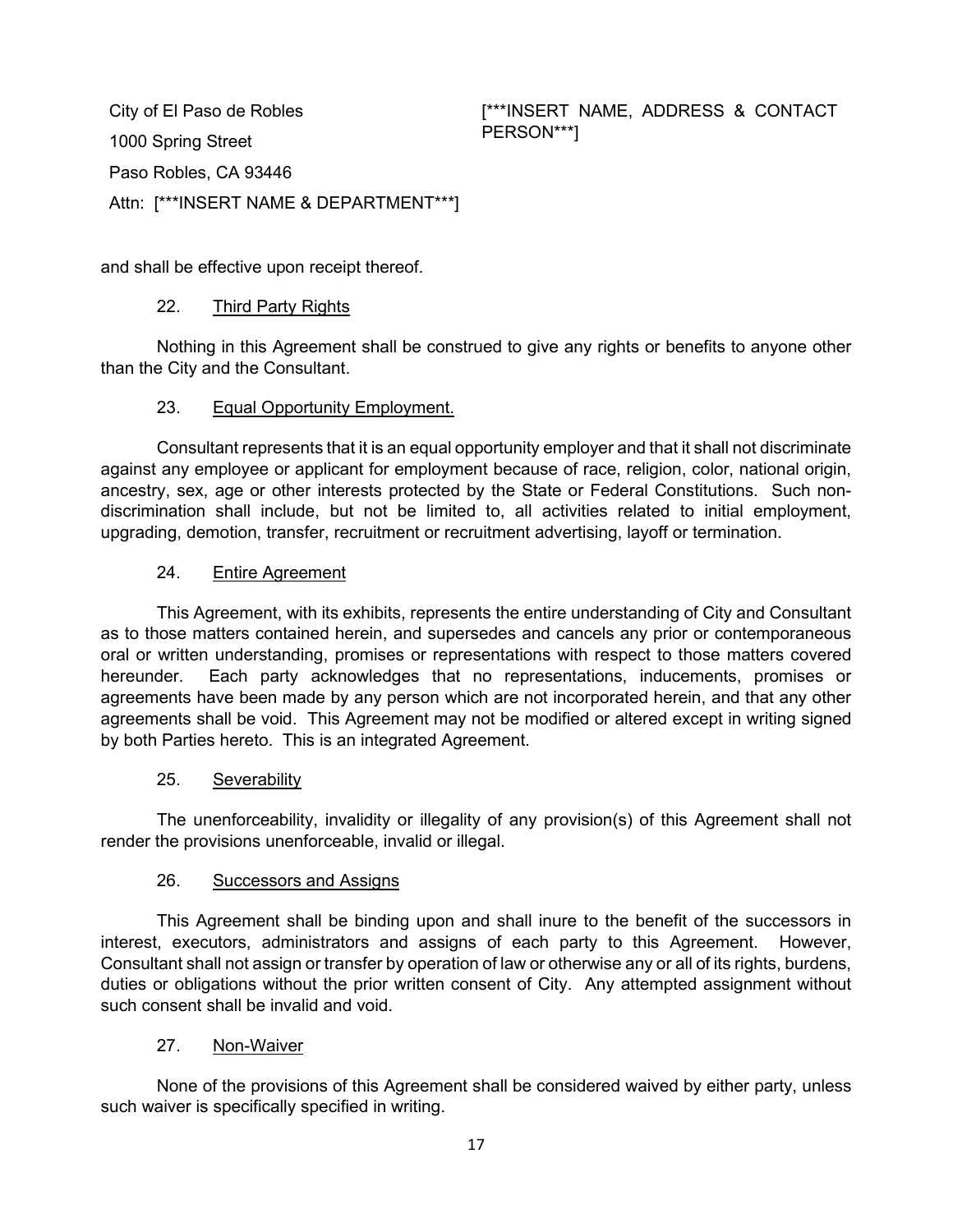## 28. Time of Essence

Time is of the essence for each and every provision of this Agreement.

#### 29. City's Right to Employ Other Consultants

City reserves its right to employ other consultants, including engineers, in connection with this Project or other projects.

### 30. Prohibited Interests

Consultant maintains and warrants that it has not employed nor retained any company or person, other than a bona fide employee working solely for Consultant, to solicit or secure this Agreement. Further, Consultant warrants that it has not paid nor has it agreed to pay any company or person, other than a bona fide employee working solely for Consultant, any fee, commission, percentage, brokerage fee, gift or other consideration contingent upon or resulting from the award or making of this Agreement. For breach or violation of this warranty, City shall have the right to rescind this Agreement without liability. For the term of this Agreement, no director, official, officer or employee of City, during the term of his or her service with City, shall have any direct interest in this Agreement, or obtain any present or anticipated material benefit arising therefrom.

## **[SIGNATURES ON FOLLOWING PAGE]**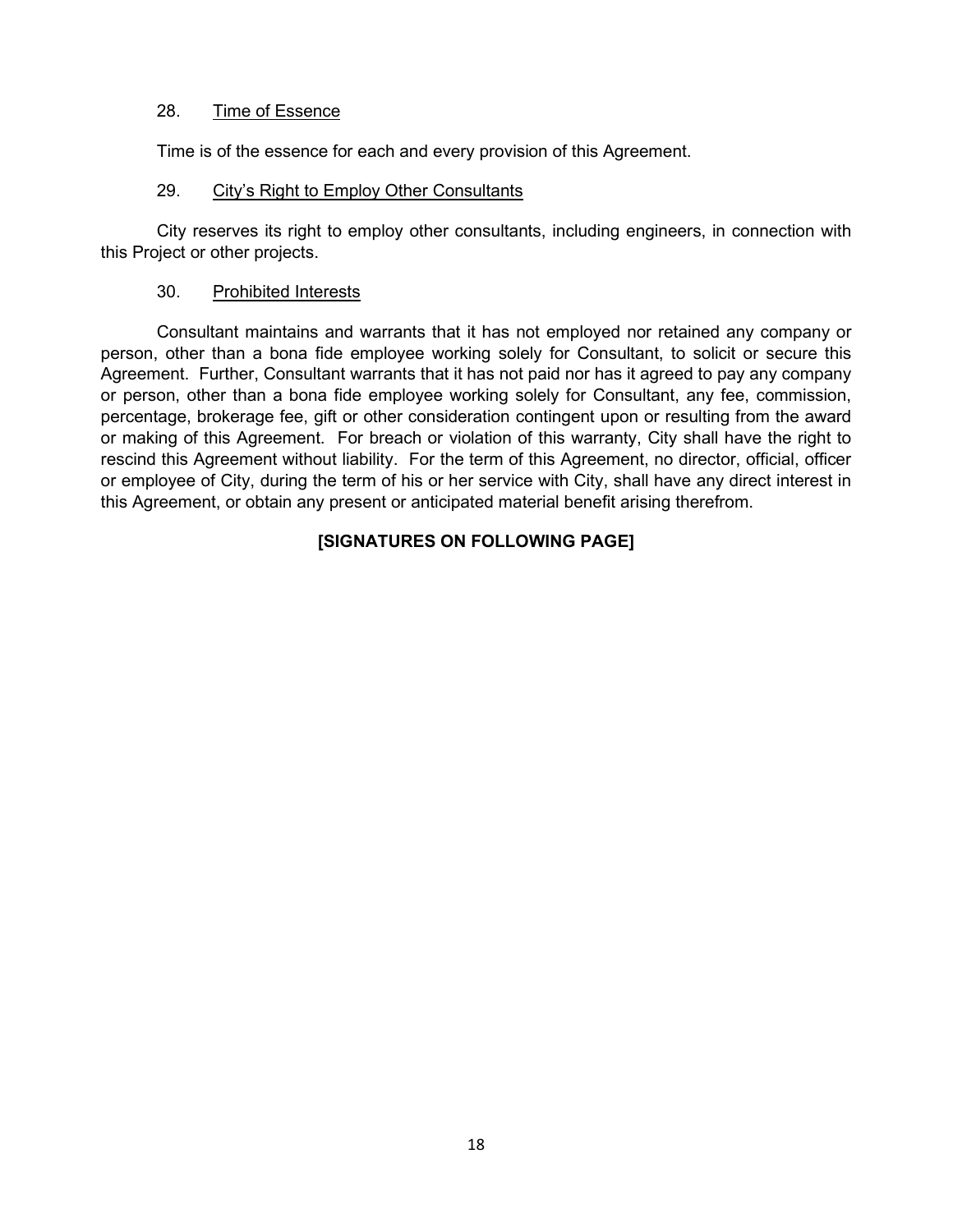#### **SIGNATURE PAGE FOR PROFESSIONAL SERVICES AGREEMENT**

### **BETWEEN THE CITY OF EL PASO DE ROBLES**

**AND [\*\*\*INSERT NAME\*\*\*]**

IN WITNESS WHEREOF, the Parties have executed this Agreement as of the date first written above.

CITY OF EL PASO DE ROBLES [INSERT NAME OF CONSULTANT]

| By:     |                                         | By:                                                                                                                                                                                                                            |
|---------|-----------------------------------------|--------------------------------------------------------------------------------------------------------------------------------------------------------------------------------------------------------------------------------|
|         | <b>Thomas Frutchey</b>                  |                                                                                                                                                                                                                                |
|         | <b>City Manager</b>                     | Its:                                                                                                                                                                                                                           |
|         |                                         | Printed Name: Manual Annual Architecture and Architecture and Architecture and Architecture and Architecture and Architecture and Architecture and Architecture and Architecture and Architecture and Architecture and Archite |
| ATTEST: |                                         |                                                                                                                                                                                                                                |
| By:     | <u> 1989 - Johann Barbara, martin a</u> |                                                                                                                                                                                                                                |
|         | Kristen L. Buxkemper                    |                                                                                                                                                                                                                                |
|         | Deputy, City Clerk                      |                                                                                                                                                                                                                                |
|         |                                         |                                                                                                                                                                                                                                |
|         | CITY ATTORNEY APPROVAL:                 |                                                                                                                                                                                                                                |
| By:     |                                         |                                                                                                                                                                                                                                |

City Attorney

REVIEWED:

By:

City Project Manager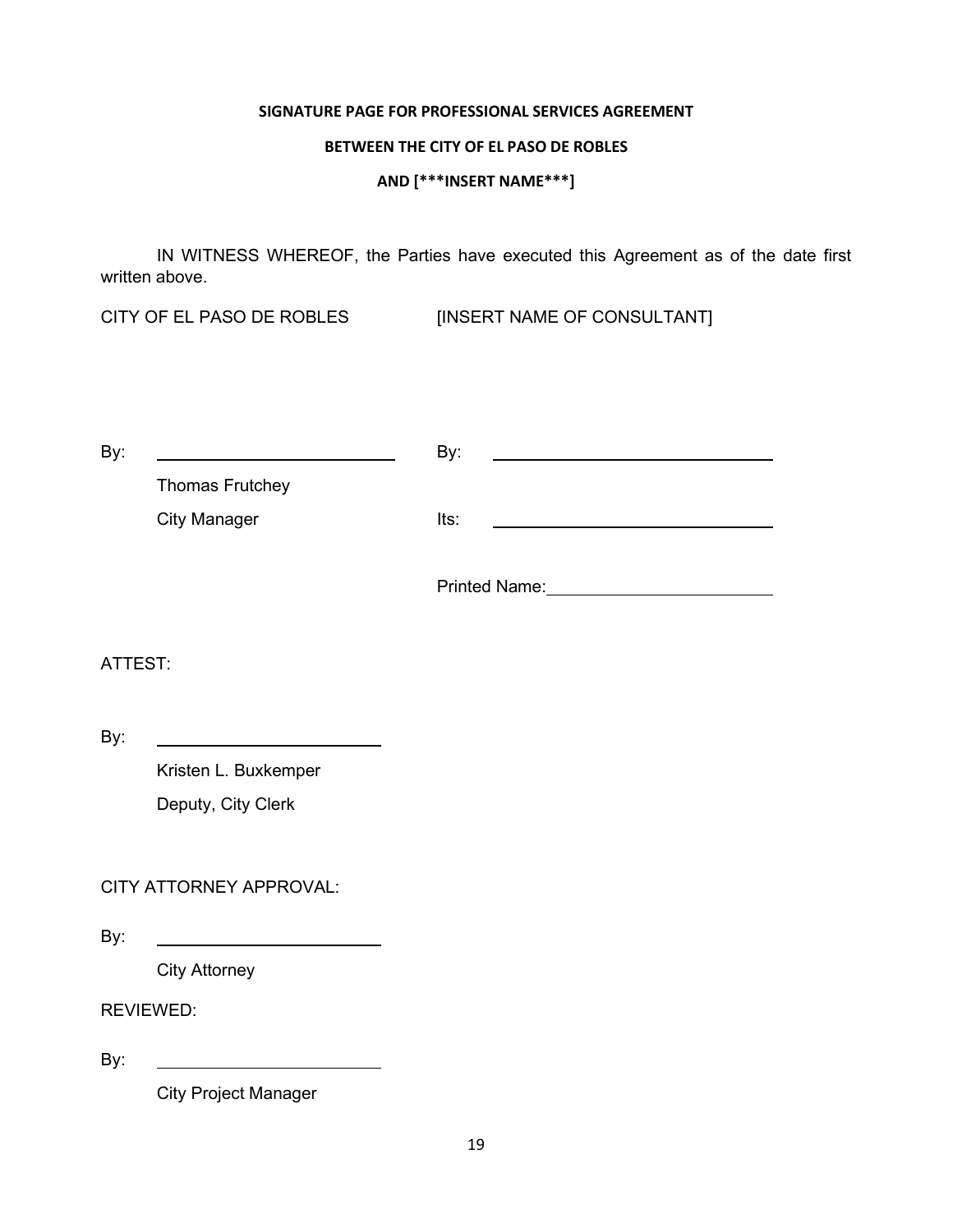# EXHIBIT A

Scope of Services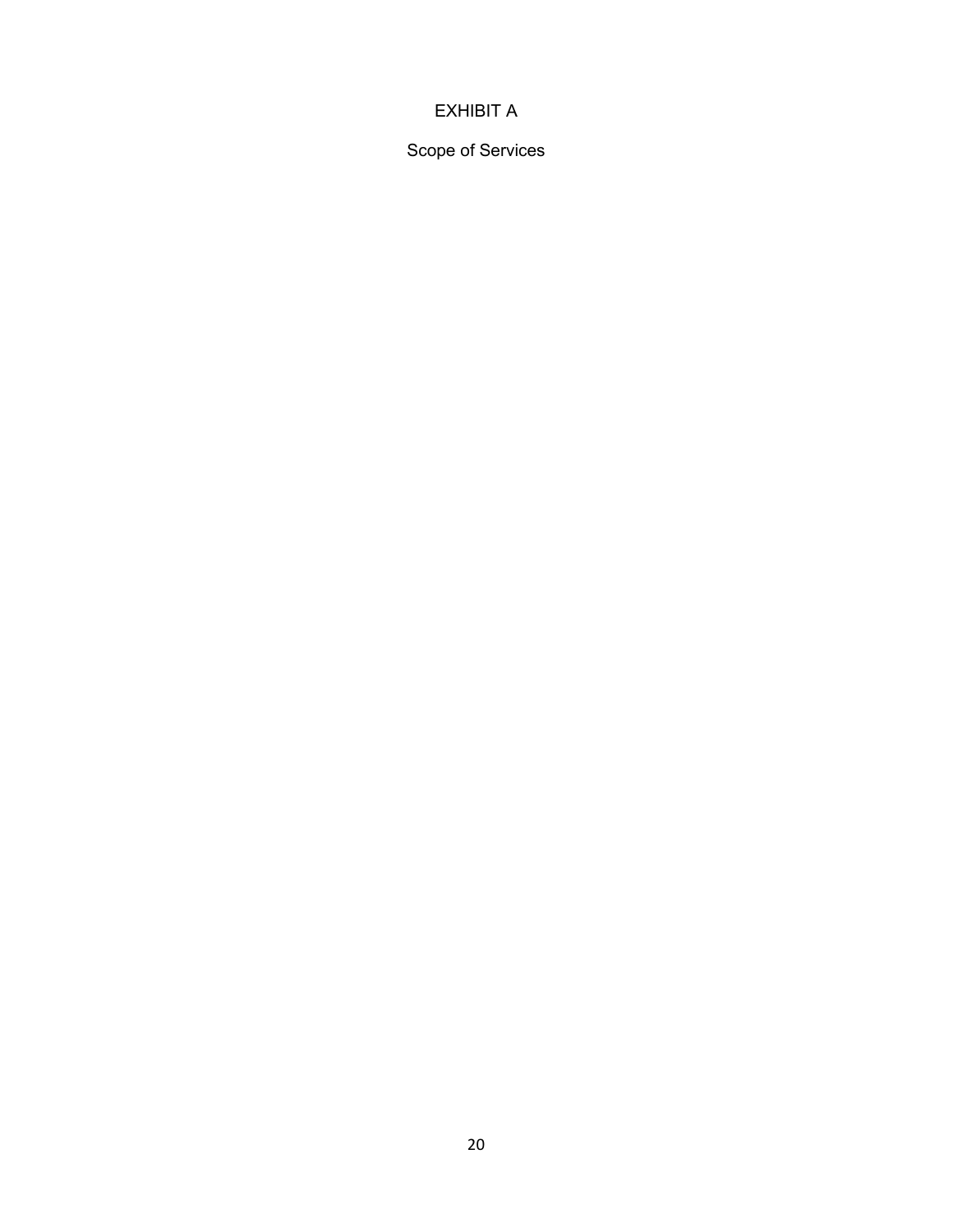## EXHIBIT B

## Schedule of Charges/Payments

Consultant will invoice City on a monthly cycle. Consultant will include with each invoice a detained progress report that indicates the amount of budget spent on each task. Consultant will inform City regarding any out-of-scope work being performed by Consultant. This is a time-and-materials contract.